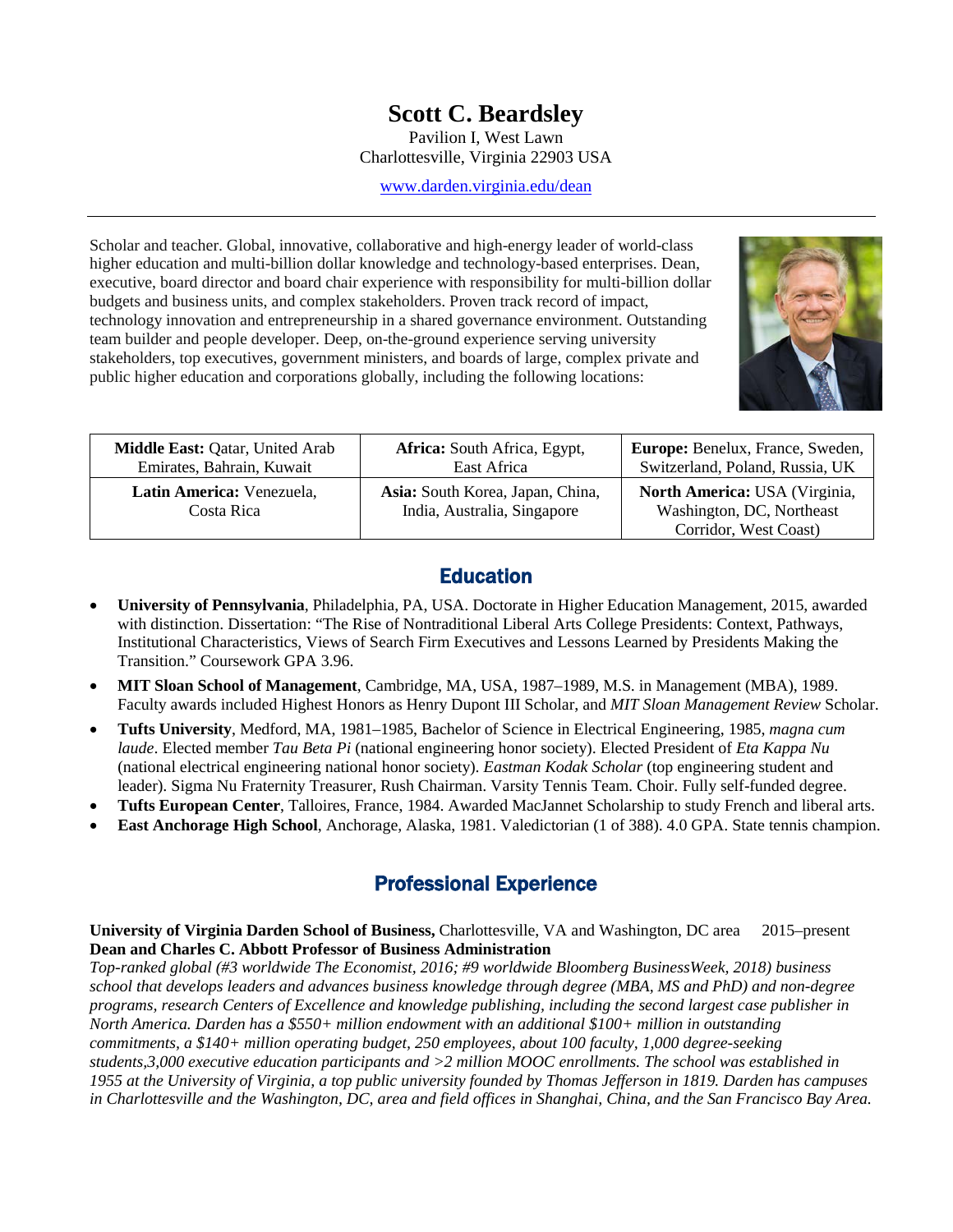Impact of the Darden team from August 2015 to date:

- **Raised the caliber and quality of Darden MBA students:** Academic quality of students at an all-time high. As measured by GMAT, increased scores to a record high of 717 in 2018, 11 points higher than the previous record of 706 set in 2013. EMBA 2017-2019 records include total enrollment, number of applicants, yield and quality.
- **Improved student career outcomes and resources:** Ranked #1 for career outcomes by *U.S. News & World Report* (2016); ranked #1 by *Forbes* for most satisfied students; record starting salaries for Classes of 2017-2019.
- **Increased student scholarships and financial aid:** Grew scholarship fundraising 700% versus 2015; guaranteed full financial packages for all students for the first time; substantially increased scholarship funding for students; introduced need-based aid. Reduced net cost of tuition in residential program for first time this century.
- **Innovated two new degree programs:** With faculty, successfully redesigned and launched executive and global Executive MBA program, including shepherding a vast majority faculty vote. Enrollment up over 40%. Designed curriculum, negotiated partnership and secured unanimous faculty vote for MS in Business Analytics, a historic first joint degree at UVA with the McIntire School of Commerce, launched in 2018 (2/3 of content delivered online).
- **Increased technology:** Expanded online courses from five in 2014 to 58 today. Created data analytics function.
- **Expanded to Washington, DC, area:** Innovated new Executive MBA program in Washington, DC area; secured major gift for and opened new 40,000 sq. ft.-facility with classrooms and meeting, office and academic space. Grew revenues to over \$10 million. Almost 300 students now study in the DC area.
- **Made Darden more global:** Secured \$30 million endowment for scholarships with \$15 million gift from private foundation, matched by UVA Strategic Investment Fund, which will enable all students to have a global experience. Doubled the number of student days abroad; recruited highest number of non-US citizen students; expanded global programs; 50% of new faculty hired hold non-US citizenships.
- **Increased faculty research and thought leadership:** Doubled research support investment. Secured \$2.1M investment from UVA to establish pan-University Behavioral Research for Society Lab. Grew faculty scholarship.
- **Created masterplan:** Developed a bold 10-year facilities masterplan and received concept approval from Board of Visitors including: a new inn and conference center, residential housing and core academic building enhancements.
- **Enhanced University-wide collaboration:** Adopted new dual-degree option with the UVA School of Data Science, now the most popular dual-degree; secured joint faculty appointments/cluster hires with School of Data Science, Arts & Sciences, Engineering and Nursing Schools; created new executive education offerings with the Nursing and Medical Schools. Establishing satellite for the School of Data Science at Darden.
- **Grew Executive Education & Lifelong Learning:** Faculty ranked #1 by *Financial Times* (2016-2018). Reversed years of decline by growing EE&LL revenue for three consecutive years; a 30%+ increase. Developed new strategy for growth and hired new top team.
- **Developed new strategy and vision for Darden:** In a process involving all alumni, faculty, staff and other stakeholders, developed and attained buy-in for a bold 10-year strategy and new vision for the Darden enterprise.
- **Substantially increased annual enterprise operating sources:** Through philanthropy, enrollment management, growth in executive education and other measures, increased enterprise sources of income/revenue by more than 40% over four years.
- **Set new records for Darden fundraising:** After two years of record fundraising for the 21<sup>st</sup> century (2017 and 2018), achieved in 2019 the best fundraising year in Darden history with \$104M in new pledges through philanthropy and largest single gift (\$68M) in Darden history. Record annual fund of \$5.85 million and almost \$300 million raised, including matches, from 2015–2019.
- **Improved diversity:** While improving academic caliber, enrolled most women, most under-represented minorities and most global students ever; created senior associate dean and assistant dean for global diversity positions; increased faculty diversity as measured by gender, race, ethnicity and citizenship to historic highs.
- **Continued faculty excellence:** Have appointed 31 new full-time faculty; faculty recognized for #1 MBA education experience in the world for 8th consecutive year by *The Economist*; faculty rated #1 MBA faculty by The Princeton Review in 2017-2018; advanced nine faculty via tenure and promotion process.
- **Secured top leadership talent:** Recruited top leaders in the industry to head advancement, admissions and financial aid, career development center, and executive education. Top team has strong diversity.
- **Secured external partnerships:** Established MOUs with CFA Institute, Africa Leadership Academy, Presidential Precinct. Outsourced hospitality operations of ~100 staff to FLIK, a third party. Secured 5MW solar agreement with Dominion Energy and reached 2020 carbon-neutral goal two years early, in 2018.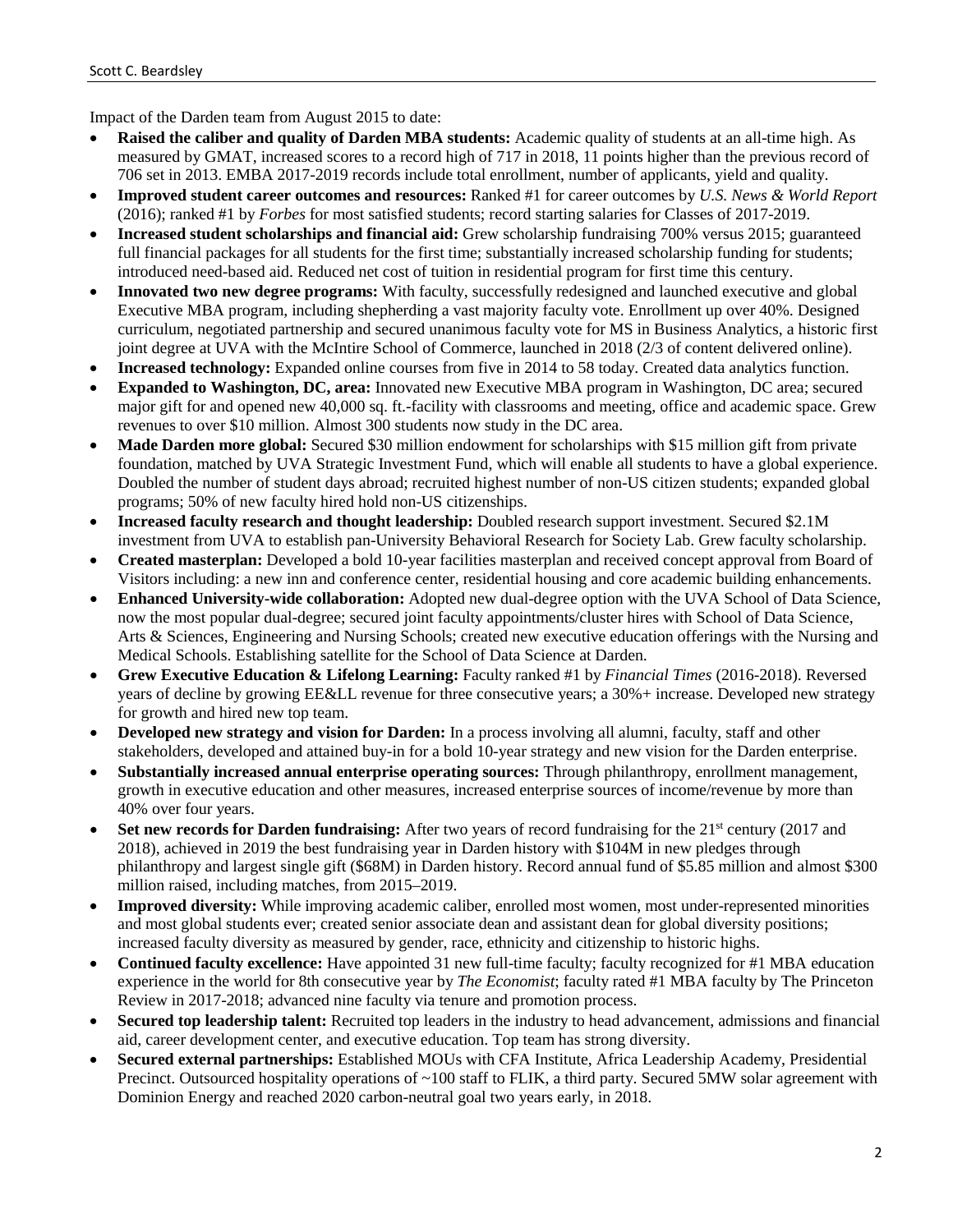- **Updated tenure and promotion standards:** To increase excellence and equity, and ensure AACSB reaccreditation, conducted a comprehensive two-year process with the faculty to update Darden's standards and policies for tenure and promotion, general faculty, teaching loads, online teaching, and sabbaticals.
- **Reaccreditation:** Successfully reaccredited by the Association to Advance Collegiate Schools of Business with no reported areas of concern under continuous improvement review process in 2019.

### **McKinsey & Company, New York City (1989-1991) and Brussels, Belgium (1991-2015) 1989-2015**

*World's leading management consulting firm serving 70% of the Fortune 1000. World's largest private partnership with revenues externally estimated at over \$7 billion and 18,000 employees of over 100 nationalities in 106 offices and 55 countries. It has produced more CEOs in large-scale corporations than any other company (450 CEOs in companies >\$1 billion). Preferred employer of top schools globally. In many ways, it operates like an academic institution with strong shared governance, multiple departments, an intense knowledge and talent culture, a complex organization structure tied together by values and a strong mission, a structured learning and leadership development program for distinctive adults, and senior partners that are analogous to tenured faculty and elected via a tenuring process.*  **Global Board of Directors** (2011–2014)

**Global Leader of Learning and Leadership Development of all McKinsey Professionals** (2010–2015)

**Global Leader McKinsey Strategy Practice** (2004–2011)

**Co-chair Partner and Senior Partner Election Committees** (2000–2014)

**Global Leader of Regulatory and Business in Society Research** (2004–2014)

**Global Leader of McKinsey Telecom Knowledge and Emerging Markets** (1998–2004)

*Career progression*: Rated among top 10% highest rated Directors (Senior Partners) globally. Started as an Associate in New York in 1989, transferred to Belgium in 1991, elected Partner in 1996; elected Director (Senior Partner) in 2000 fastest in class, and one of the very few ever elected Director in 4.5 years or less while there. Experienced faculty and published author. Client service and impact in 40+ countries spanning 500+ engagements.

## Institutional Management and Leadership

### **Dean and Charles C. Abbott Professor of Business Administration, University of Virginia Darden School of Business,** 2015-present

Appointed by the Board of Visitors to the position. Leadership and management responsibilities include:

- **Advancement:** Endowment of ~\$550 million excluding buildings; 16,000+ alumni
- **Faculty:** 67 tenure-track and 30+ general or adjunct faculty, including hiring, promotion and tenure, chairs and leadership appointments
- **Student programs:** MBA, EMBA, GEMBA, MS and PhD offerings in Washington, DC, area and Charlottesville, VA; approximately 1,000 students. More than 2 million MOOC enrollments. Over 3,000 executives taught annually.
- **Boards:** Provide leadership to Darden School Foundation Board of Trustees, Darden Corporate Advisory Board, Darden Global Advisory Council, Darden Alumni Association, Darden Diversity Council, Provost's Deans Council, University of Virginia Bicentennial Advisory Council
- **Darden Foundation activities:** Oversee Darden Executive Education, advancement and hospitality enterprise, including 177-room hotel and Darden Business Publishing
- **Enterprise budget:** Roughly \$140 million, 250 employees, excluding subcontractors

### **Director, McKinsey Global Board of Directors**, 2011–2014

Elected by 500+ peer Directors to be one of 30 members of this management board (about one in 200 consultants are elected) — the primary managerial decision-making body with direct responsibility for key operational, financial, risk, people and strategic issues such as:

- Global revenue of \$7 billion revenue, profit distribution decisions and budget approval
- Partnership decisions and all major people and knowledge direction, investment, and policy issues
- Competitive strategy, service offerings, pricing, mergers and acquisitions, and investments
- Risk management and financial policies including self-insured health care, pension fund and balance sheet issues.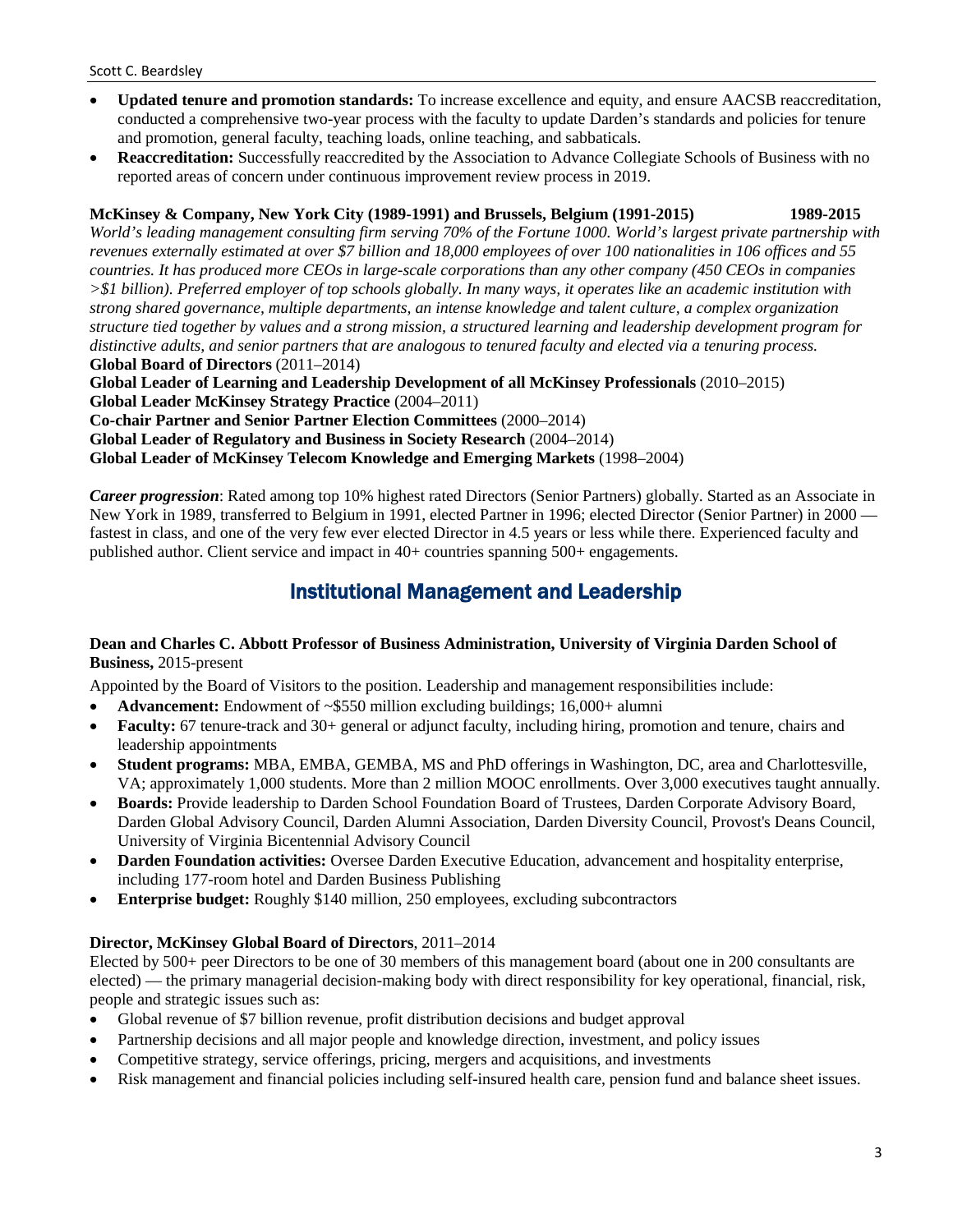**Global Leader, Chair Learning, Leadership Development Council, "McKinsey University,"** 2010–2015 Formal line global leader responsible for all functional, sectorial, learning and leadership development, and capabilitybuilding programs for >12,000+ McKinsey professionals (including all Partners/Senior Partners) and clients. Played a Provost-like role as well, recruiting and managing Chief Learning Officer, COO, faculty and Deans. Set strategic direction and vision, determined curriculum, researched priorities, and allocated budget resources in a shared governance setting. Responsibilities and achievements included:

- **Strategy and vision:** Development and buy-in of McKinsey's leadership development vision and strategy.
- **Faculty:** Provost-like role managing and recruiting 200+ internal and external (from leading universities) faculty. Implemented Master Faculty initiative and renewed and improved faculty charter and recognition.
- **Staff and Senior Team:** Recruited and managed Chief Learning Officer, COO, team of 80 FTE, and >10 Deans. Successfully led effort to recruit a new world-class top team and rebalance organization to strategic priorities.
- **Budget:** Oversaw budget of >\$150 million in operating and implied salary costs and revenue charge-back models. Delivered on budget every year and increased productivity (costs per student day flat to down) while increasing learning.
- **Students:** >300,000 student hours in 'classroom' learning annually. Improved satisfaction/learning outcomes in many programs. Instituted advanced analytics and digital data mining to assess impact of various programs.
- **Signature programs:** A mini-MBA with 300+ students, a functional program for 600 consultants at Cambridge, five-year Director training, and dozens of tenure-oriented programs delivered hundreds of times annually.
- **Campuses:** Site strategy, selection, negotiation, management of more than a dozen leased campuses globally.
- **Curriculum:** Overall learning and leadership development architecture, and all curriculum design and pedagogy. With faculty, led innovation and redesign of multiple interdisciplinary core curricula involving blended learning, cohort certification, leadership competency models, and ethics and values.
- **Technology-enabled learning:** Blended learning strategy including delivery of 100+ TEL modules.

### McKinsey Executive Education and Technology-Enabled Learning

**Management Board, McKinsey Academy**, 2012–2015 (https://www.mckinseyacademy.com/)

McKinsey Academy is a technology-enabled learning start-up with several million dollars in venture funding to create a business foundations program for clients/internal consultants. It has grown to tens of millions in revenue with current plans to scale above \$100 million. As one of the founders, achievements included:

- Partnership design, negotiation and implementation with EDX
- Detailed business case development, value proposition and securing venture funding
- Incubation, team building and launch outside of McKinsey structure
- Curriculum development, technology concept and launch of first courses with clients

#### **Management Board, McKinsey Leadership Development**, 2012–2015

McKinsey Leadership Development [\(http://mld.mckinsey.com\)](http://mld.mckinsey.com/) is responsible for McKinsey's client capability building and executive education offerings such as Change Leaders Forum, mini-MBA, CEO and CXO fora, and various functional offerings. Provided oversight and helped co-lead directly the MLD initiative.

### Strategy Practice

### **Global Leader (Managing Partner) McKinsey Strategy Practice**, 2004–2011

Formal line leader of McKinsey's client strategy practice in Europe, Middle East and Africa, co-leader globally. Rated a McKinsey "strategy master" (>20,000 hours of strategy engagements). Responsibilities and achievements:

- Revenue overlay ~\$1 billion in strategy. Grew practice significantly (>40%)
- Recruited and led a team of 50 partners and over 300 consultants and staff
- Client outreach, client service and client executive community building to all strategists (Chief Strategy Officers, BU executives, and CEOs) in EMEA. Presented to more than 500 different top client executives on strategy topics (e.g., Global Forces, Ten Timeless Tests of Strategy, Strategy Under Uncertainty, Growth, Business in Society)
- Innovation and execution of multiple new formats for client interaction including leading-edge global client strategy conferences, roundtables, academies and webexes that have reached more than 1,000 client executives and have become the standard blueprint for all other McKinsey practices
- Knowledge development research priorities, reputation building, incubation and scaling of strategy topics, development of partner and consultant capability, collaboration with sectors and geographies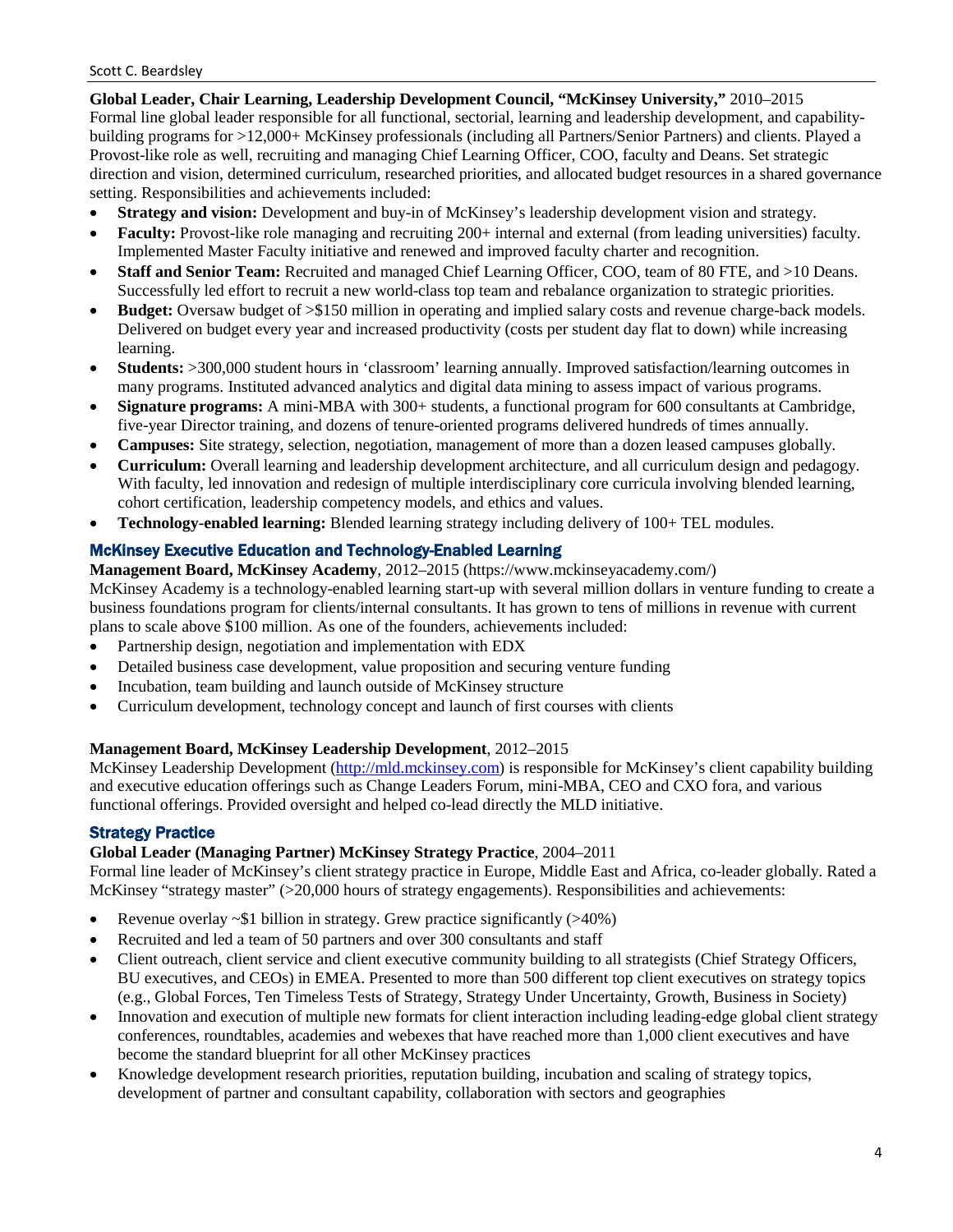### **Knowledge and Emerging Markets Leader, McKinsey Telecom Practice**, 1999–2005

Responsibilities and achievements included:

- Developing and ensuring implementation of knowledge research agenda and investments
- More than quadrupled McKinsey client service in deregulating telecom markets in emerging countries
- Successfully built emerging markets telecom practice including personally introducing McKinsey's first client work in each of >20 countries in Eastern Europe, Middle East, Africa, and parts of Latin America and Asia
- Built team and network of practitioners and client references

## Academic Appointments and Teaching

### **University of Virginia Darden School of Business, Charles C. Abbott Professor of Business Administration**, 2015–present

Teaching focus: Strategy, leadership, management and global business. Teaching and course development experience:

- "Maximizing Leadership Potential in Business and Sports"; designed curriculum; taught annually 2016-2019;
- "Stakeholder Management and Regulatory Strategy" (with Ed Freeman); co-designed, taught three times 2017-2019
- "CEO Leadership in the 21st Century" (with Prof. Ed Freeman); co-designed, will teach in 2020.
- "Corporate Strategic Leadership: Major Concepts from Strategy Consulting"; designed and taught 2019, 2020
- "South Africa: Community-based conservation and stakeholder engagement"; designed for South Africa in 2020
- "Italy: Luxury Goods and Export Markets"; (with Prof. Luca Cian); co-designed and taught in Italy 2019
- "Belgium, Holland and the European Economy"; designed and taught in Belgium and Holland 2017
- "Ambiculturalism"; designed cases and served as guest professor 2016-2019
- "Managers in Action"; designed cases and guest lectured multiple times
- "Tri-Sector Leadership" (taught between UVA Law School, Batten School and Darden); served as guest professor
- "Character and Values" (UVA College and Darden students); guest professor
- MBA Leadership Capstone course; designed materials and guest professor
- Worldwide Immersion in Cuba. Faculty member accompanying students to Cuba, 2016
- Worldwide Immersion in Israel. Faculty member accompanying students to Israel, 2018

#### **Association to Advance Collegiate Schools of Business (AACSB)**

• Appointed to reaccreditation teams for UCLA, Dartmouth and University of Pittsburgh.

**University of Pennsylvania**, 2015-2018

Doctoral dissertation advisor and reader for Dr. Wendy Tsung; Adreian Henry

### **McKinsey & Company Faculty**, 2000–2015

At McKinsey, taught ~200 hours per year from 2011–2014 and regularly from 2004–2014 in faculty roles toward clients and consultants. Sponsored and launched Master Faculty initiative. Faculty highlights included teaching:

- Regulation, reputation and stakeholder strategy course for CEO Leadership training program for client executives
- Executive education on various strategy topics to hundreds of strategy executives
- Core strategy module to 500 McKinsey project leaders at Cambridge University, UK
- Level one and two strategy introduction courses for consultants starting mastery of strategy at McKinsey
- Introductory Leadership Workshop, a signature two-week core skills boot camp for first year consultants
- One-week Engagement Leadership Workshop for four to five-year consultants on noble purpose, character
- One-week Client Leadership Workshop 1 for Associate Principals and Principals; basic consulting skills
- New Partners Orientation, New Directors Orientation, and five-year Director program (most senior programs)

**Institut d'Administration et de Gestion (IAG) Adjunt Faculty, Louvain-la-Neuve, Belgium**, 2000–2004 Lecturer on strategy to 250+ students at this leading Belgian MBA school.

#### **Tufts University, School of Arts and Sciences, Physics Teaching Assistant, Medford, MA**, 1982–1984

Delivered review lectures and conducted office hours for Newtonian physics and quantum mechanics to undergraduate students.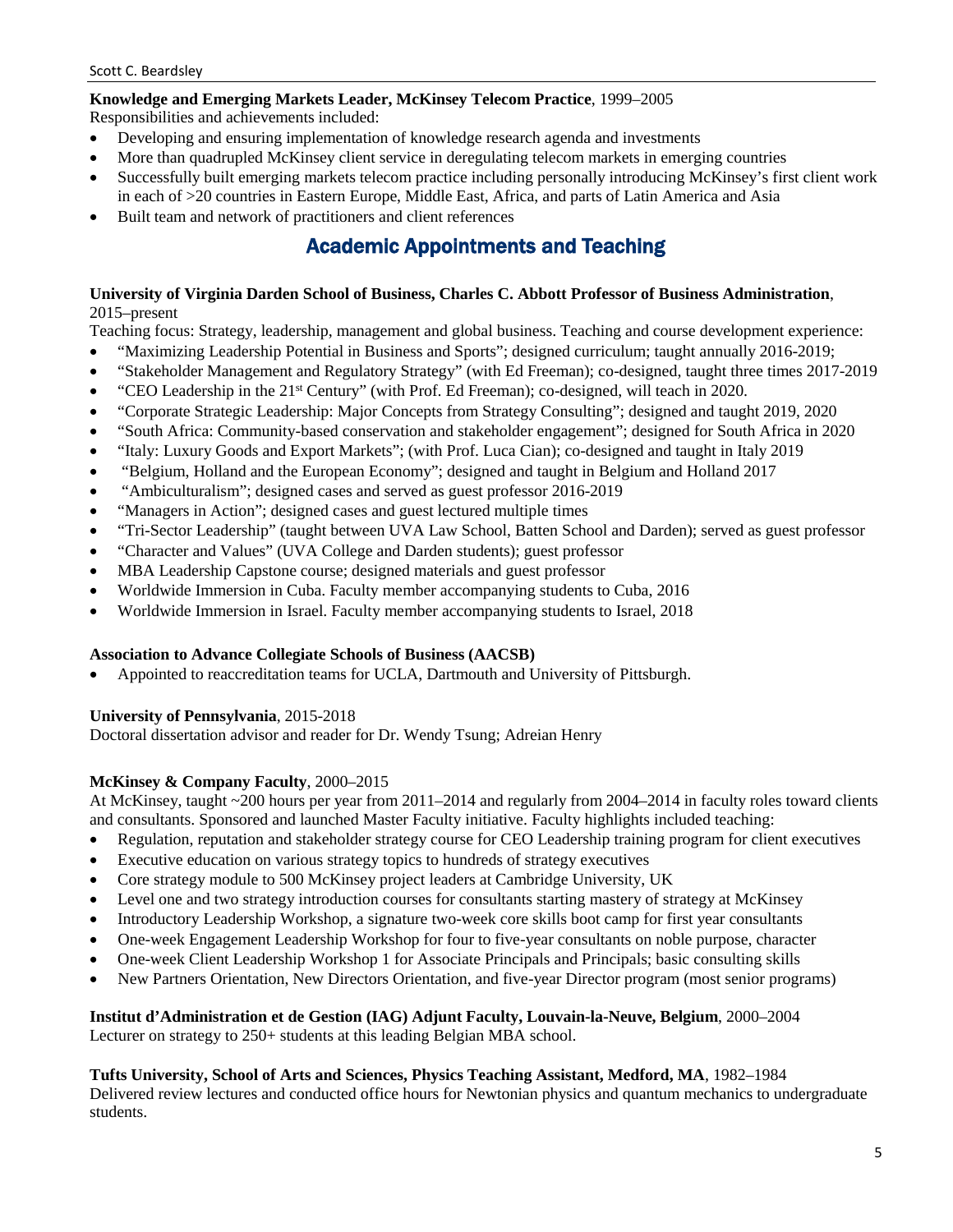## Knowledge, Publications and Research (see also Appendix A)

Areas of expertise include: strategy, regulation, stakeholder management, leadership, higher education leadership, telecommunications and broadband technology, performance transformation

### **Publications and Speaking** (see Appendix A)

- Published over 70 peer-reviewed and/or edited articles, books, research papers and internal knowledge documents in outlets such as UVA Press, *The Wall Street Journal*, the World Economic Forum, McKinsey & Company, *McKinsey Quarterly* and *Stanford Innovation Review* on topics such as: nontraditional leadership in higher education, strategy, transformation, regulation, innovation, knowledge economy, technology and broadband.
- Spoke at dozens of high-profile external venues such as: Jefferson Society, University of Virginia; *Financial Times* Global Media Conference; *The Economist* corporate network; Concordia Summit, Radio China International; AACSB; the American Chambers of Commerce in China and Belgium/EU; University of Pennsylvania; World Economic Forum at Davos; OECD; European Business Leaders' Summit
- Quoted or interviewed in leading global edited publications such as *Financial Times*, *The New York Times*, *The Wall Street Journal*, Bloomberg, NBC, *Forbes (*U.S., China, India), Tencent (China), *The Economic Times* (India), *La Nación* (Argentina), *L'Express* (France), *Les Echos* (France), *McKinsey Quarterly* and UVA Press.
- Authored multiple op-ed editorials in *The Wall Street Journal* and *Financial Times*.

### **Editor,** *MIT Sloan Management Review***, Cambridge, MA**, 1987–1989

Solicited, selected and edited peer-reviewed articles from leading thinkers for this academic management journal.

### **Director, McKinsey Global Board of Directors Knowledge Committee**, 2011–2013

Selected by Global Managing Director (CEO) to be one of eight senior Partners to oversee all of McKinsey's Knowledge Research. Responsibilities included:

- Oversight and responsibility for \$300 million knowledge investment budget and several thousand McKinsey knowledge professionals. Assessed priorities and impact, set strategic direction and priories and improved impact.
- Led task force on applying next generation collaboration technologies such as microblogs, social networks, remote expert, and crowd sourcing to increase the impact of annual investment budget on knowledge strategy.

### **Regulatory, Government, Business in Society, and Reputation Strategy Research Global Leader**, 2004–2014

- Secured more than \$10 million in investment from Board of Directors for this priority initiative
- Built team, set research priorities, developed methodologies and approaches, disseminated research to hundreds of clients, provided expert support, published extensively.
- Grew client service by hundreds of millions of dollars and established joint research partnerships with several clients
- Incubated Climate Change Special Initiative.

### **Global Leader, McKinsey Broadband Special Initiative**, 1999–2002

- Proposed and secured multi-million dollar global priority knowledge research investment for three years to determine the impact of broadband technologies on various industries. Reported to Board of Directors.
- Built McKinsey's team, analytical fact base, established McKinsey's reputation, presented to senior executives of 100+ companies on all continents, helped secure hundreds of client engagements via expert support.

### **EMEA Leader, McKinsey Performance Transformation Service Line**, 1996–2005

- Proposed and secured multi-million dollar knowledge research investment on corporate transformations
- Developed team, methodology, approaches, fact base, and core knowledge documents on how to carry out performance transformation and scaled client service substantially

### **Advisory Board Member, McKinsey Technology Initiative**, 2007–2010

In collaboration with Oxford University and University of California Berkeley, carried out initiative to assess impact of next generation technologies such as crowd sourcing, collaboration, security, knowledge working, broadband and ICT.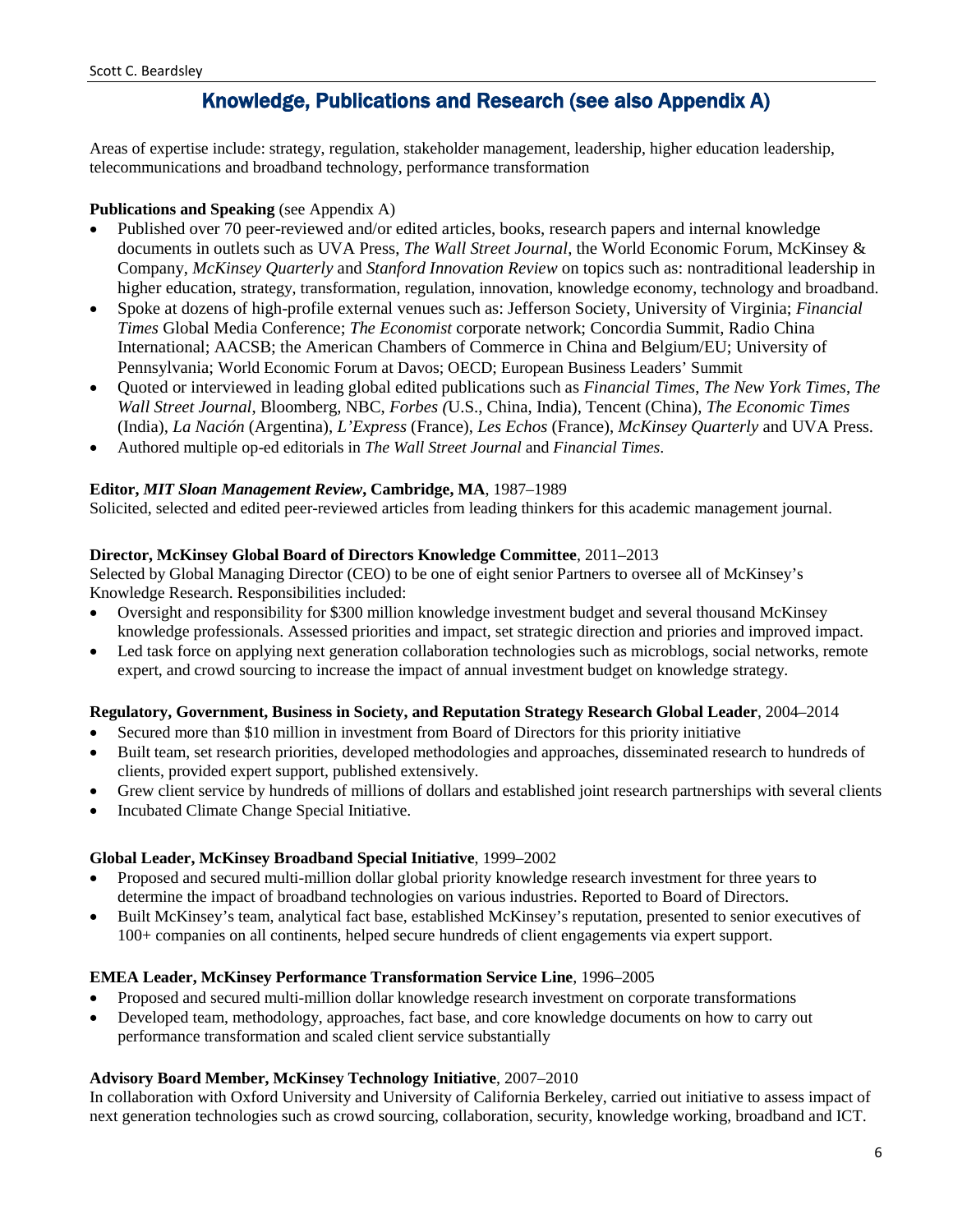## **Advancement, Resource Development and Impact Stewardship (See also Appendix B)**

Over 20 years of experience in building trust-based relationships with very high net worth individuals and multi-billion companies around the world. Extensive experience identifying areas of desired impact, securing multi-million dollar gifts and/or financial arrangements, and delivering on the stewardship and impact commitments promised.

### **University of Virginia, Darden Graduate School of Business**, 2015-present

Darden has an endowment of ~\$5150 million, ranking it in the top 10 business schools worldwide and among the highest per capita. Oversight of the endowment falls to a 50-person Darden Foundation Board working in close partnership with the dean as a member of the board and key board committees and through memoranda of understanding that designate some daily operational responsibility to the dean. Highlights of impact thus far include:

- Raised over \$224+ million in first four years as dean
- Best fundraising year in Darden history: \$104M (2019)
- Largest single gift in Darden history: \$68M, plus \$14M in matching funds , for total of \$82M (2019) to establish Institute for Lifelong Learning, Professorships, and new Darden Inn and Conference Center
- Other record fundraising years for Darden in the 21st century: \$30.6M (2017) and \$65M with matches (2018)
- Best annual fund year ever of \$5.85 million (2018); over 40% alumni participation rate
- Scholarship fundraising up 700% versus 2015 and 70% versus 2016
- Launched in fall 2017 the silent phase of a major capital campaign for Darden; achieved 50% toward goal in June 2019, ahead of October 2019 goal
- Record number of Principal Donors (\$1 million or more): five in 2019, 16 in 2018 and six in 2017 (previous record since inaugural year was four)
- Hired a new advancement team; increased visits more than 200%

### **McKinsey & Company**, 1989–2015

In 18+ years as Partner, negotiated, and/or participated in 500+ collaborative, team-based engagements with clear-cut deliverables and impact objectives all over the world. Negotiations involve intangible impact dialogue and professional fees (like fund-raising) ranging from \$500K to \$30 million. Highlights include:

- **Fees and Resource Development**: Directly securing hundreds of millions of dollars in negotiated arrangements
- **Impact**: Improving shareholder value \$10-20+ billion at each of four global clients (two headquartered in the Middle East, one in Silicon Valley, one in Europe)
- **Global reach**: One of McKinsey's most global and well-travelled leaders. Served top executives, ministers and boards of complex, private and public companies in the Middle East, Africa, Asia, Europe, Latam and USA.
- **Technology and Telecom Expertise**: One of McKinsey's most experienced and senior technology and telecom leaders, served some of the world's leading technology, internet, telecom, cable and satellite television companies intensively on a range of strategy, marketing, organization and performance transformation issues.
- **Regulatory and Public Policy Expertise**: One of McKinsey's foremost global regulation experts, have served clients such as regulators, the EU, Middle East governments, and firms in the pharmaceutical, beverage, technology, telecom, media, energy and financial sectors on sensitive multi-billion dollar issues.
- **Partnerships, M&A**: Worked on large multi-billion dollar deals and a variety of partnerships, contracts and licenses (public/private, private) with clients both independently and with ibanks, legal firms and search firms.

### **Tufts University, Medford, MA, Fundraiser, Office of Development**, 1984–1985

Raised money for the Tufts capital campaign and the annual fund. Broke all productivity records at that time.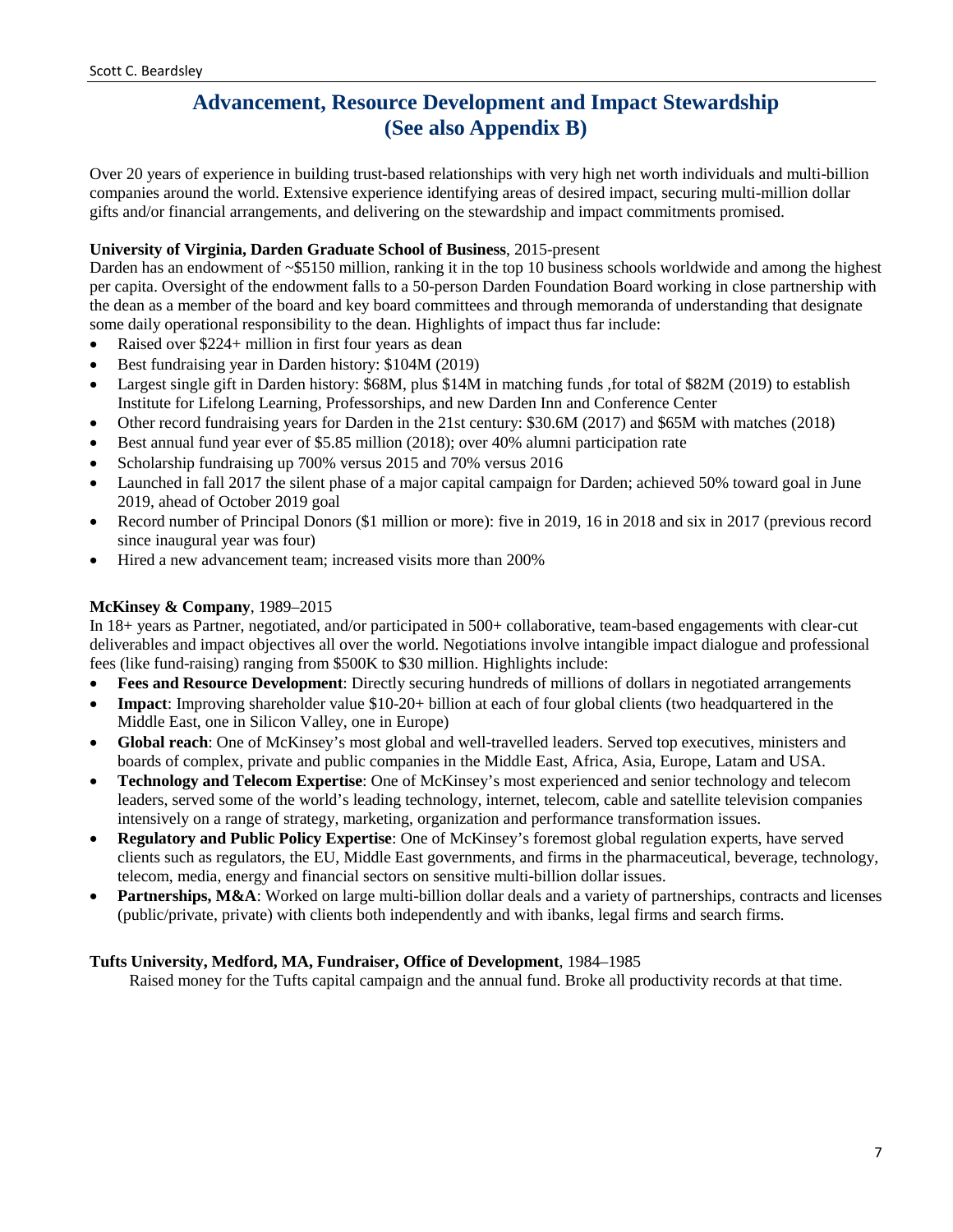## Human Capital Leadership

### **Dean, Charles C. Abbott Professor of Business Administration, University of Virginia Darden School of Business**, 2015-present

*Appointed by President and Board of Visitors; reappointed to second five-year term in 2019. People responsibilities and impact include:*

- Hiring one-third of Darden faculty
- Instituting annual performance reviews and a new strengths-based process for the entire staff
- Improving compensation for top faculty and staff to be more competitive
- Outsourcing almost 100 hospitality employees from the foundation to a third-party through successful transition that has opened up new career prospects for employees
- Leading the Darden Enterprise team comprised of senior associate deans, foundation leadership and staff
- Making all tenure and promotion recommendations to the provost
- Decision making and oversight of all compensation and promotion decisions for faculty and staff
- All top hiring and recruitment decisions

### **Director, McKinsey Global Board of Directors People Committee**, 2013–2014

*McKinsey & Co. seeks the world's top talent and employs about 250 JDs, 200 MDs, 1400 PhDs, and 7,000+ professionals with terminal degrees. One of the largest Rhodes Scholars employers, McKinsey supports diversity of all types, and employs 100+ nationalities. Appointed by CEO to be one of seven leaders to oversee the People function at McKinsey globally. Responsibilities included:* 

- Decision making and oversight on all people policies
- Oversight of recruiting, recruiting strategy, and value proposition.
- Diversity programs and performance; have sponsored women's centered leadership
- Definition of election and advancement criteria at all levels, and approval of all professional profiles and roles; formal approval of Principal elections
- People strategy (attract, develop, excite, retain) initiatives
- Learning and leadership development initiatives (see "McKinsey University")
- Sponsor of Leadership Development Model initiative to redefine characteristics valued, evaluated by McKinsey.

### **Co-Chair McKinsey Personnel Committees ("Tenure Selection" Committees)**, 2000–2014

*Selected by CEO to be an evaluator and co-chair of three rigorous and global, shared governance, peer review committees, analogous to tenure selection at a university:* 

- Served on the Direct Elect Committee of the Board of Directors that formally elects Partners, reviews the performance of the three aforementioned committees, manages direct Partner and Director elections from the outside, and manages appeals of those Directors that have been counseled to leave
- Co-chaired the global Principal Candidate Evaluation Committee of ~40 Directors that recommends the election of Partners to the Firm (5 years, 10 election cycles)
- Co-chaired the global Principal Review Committee of ~40 Directors that evaluates and determines the performance of hundreds of Partners less than three years of tenure (4 years)
- Co-chaired global Upper Tenure Principal Review Committee of ~45 Directors that evaluates partners > 3 years of tenure and recommends who is elected Director (Senior Partner equivalent to tenured Professor) (4 years)
- Designed, implemented and led signature Global Rotation Program for consultants

### **Talent Leadership, Recruiting, Values, Compensation and Benefits**, 1989–2015

*McKinsey seeks to recruit the world's top talent and in 2014 received almost 250,000 applications for roughly 2,500 positions with an 80+% acceptance rate. Experience included:* 

- Recruited more than a dozen Deans, CLO, as well as dozens of faculty and administrative staff. For Strategy Practice recruited more than 30 high-performing Senior Partners; familiar with Search Firms and processes
- Delivered McKinsey keynote recruiting addresses at top schools such as Insead in front of hundreds of students
- Co-led Firm-wide Values Task Force. Leading values in learning initiative across all curricula
- Oversaw and implemented compensation and benefits at multiple levels of McKinsey
- Worked to make others successful and build teams: helped more than 30 colleagues get elected to Senior Partner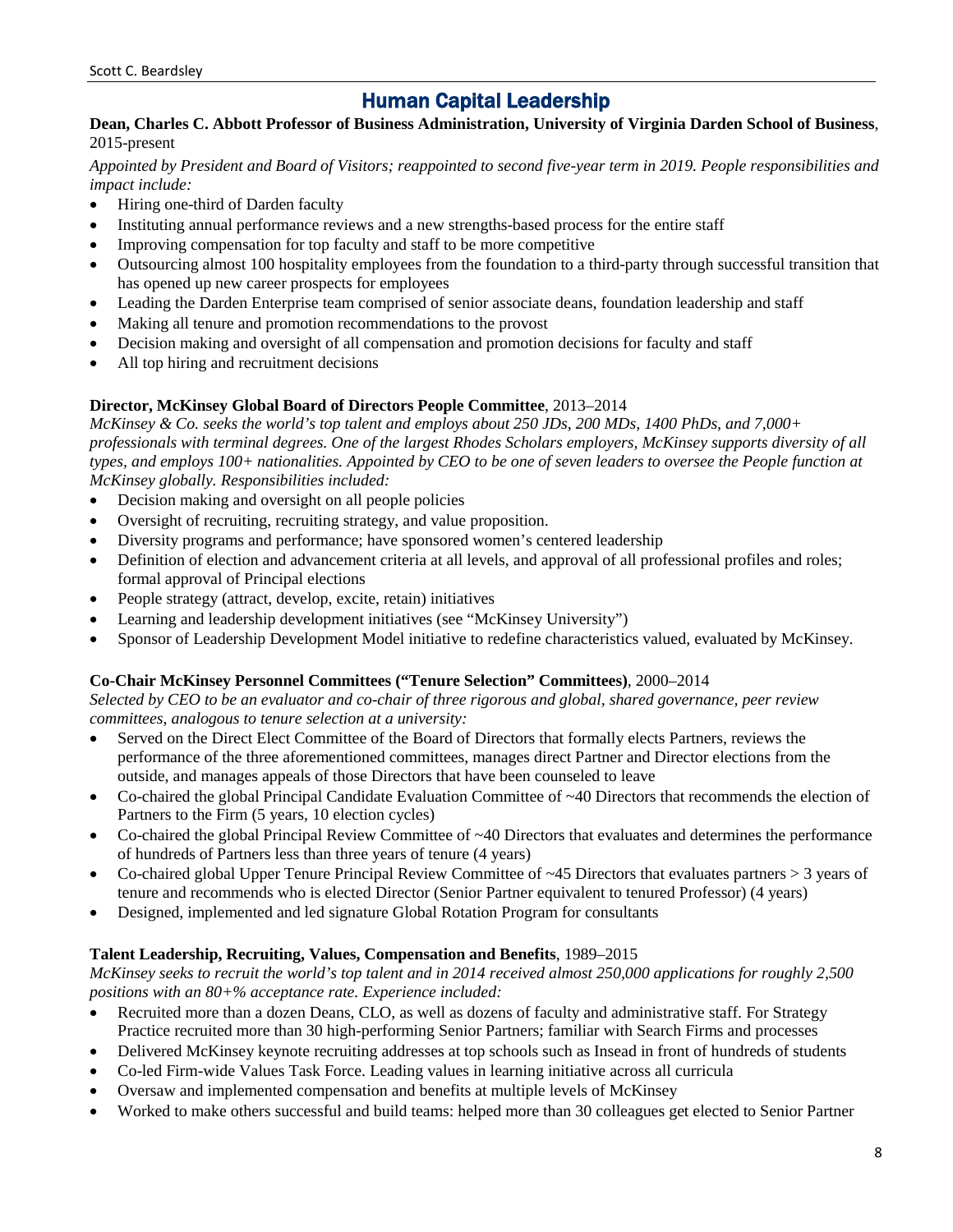## OTHER Non-Profit, Higher Education, Public Service Leadership, Related Experience

#### **University of Virginia Men's Tennis Team. Member of Extended Coaching Staff**, 2015-present

Active volunteer in various capacities such as player personal development and mentoring, recruiting, and motivation. Work with head tennis coach on key issues. The UVA team won three national titles in a row (2015-2017).

#### **Advisory Board Member, Privately-held Industry Corporation. USA**. 2018-present

Provide advice to the Executive team of a large, privately-owned company.

### **Chair of the Board, American Chamber of Commerce in Belgium (AmCham Belgium)**, 2008–2015

#### **Board member**, 2004–present

*Influential 600+ member organization that provides policy input, lobbying, and networking between the US Embassy, Belgian and EU governments and business community.*

Elected by unanimous vote of Board seven times to Chair (President, *Conseil d'Administration*). Led and recruited a Board of Directors of 20+ top executives and CEOs including top companies such as SWIFT, IBM, Microsoft, Exxon, Egon Zehnder, UPS, FEDX, Pfizer, Xerox, and GE. Interfaced with Belgian Prime Minister and Ministers, EU President Herman Van Rompuy (see [http://www.youtube.com/watch?v=oFT5VDxO-Vo\)](http://www.youtube.com/watch?v=oFT5VDxO-Vo), US Ambassadors to Belgium and the EU, CEOs, and numerous other policy makers. Role involved policy shaping on key issues such as tax and labor and wage policy, regulation, human resources, national productivity, research and innovation policies. Secured sponsorships, fundraised, networked, delivered speeches/press conferences, hosted events, influenced key decision makers, and guided the full-time management organization and member-led committees (Google or YouTube Scott Beardsley AmCham Belgium).

### **President's Council Member, International Crisis Group, Brussels, Belgium**, 2014

McKinsey's representative to this non-profit NGO humanitarian organization focused on high-level advocacy to prevent and resolve deadly conflict.

#### **Special Advisor to the President and Board, Husson University, Orono, Maine**, 2002–2009

Over a multi-year period, successfully worked on a pro bono basis with the Board and President to craft and rollout the vision and strategy to complete Husson's turnaround and move from a college to a university.

- In a first phase, worked to improve growth, financial stability and business model from a cash-strapped, tuition dependent private college just emerging from near-bankruptcy. Examined profitability by program, cost-drivers, faculty model, pricing options, demographic trends and opportunities. Successfully helped Husson pursue undergraduate growth by increasing residential dorm capacity, targeting a larger geo-demographic applicant pool, focusing on teaching excellence, pursuing aggressive pricing (low discounting, but low price) and "value for money/you get a job for your tuition" value proposition versus U Maine system. Surplus and growth surged.
- In a second phase, with the Board and President, crafted long-term vision and strategy for Husson to evolve from a small business college to a university. Reorganized into a university with six axes based around school strengths and high job growth segments. Helped align associated fund-raising, resources and campus master plan.
- In a final phase, problem-solved specific issues; facilitated major decisions and helped Husson raise its profile. Worked on communication strategy with key stakeholders and upgraded website and social strategy. Today Husson is Husson University. It improved revenues, moved from losses to a substantial surplus, eliminated most debt, significantly upgraded campus facilities, increased student base quality, and expanded its profile from a small Maine business college to a stronger, growing regional university.

#### **Advisory Board Member, St. John's International School, Waterloo, Belgium**, 2010–2012

Elected one of 10 executive board members of this ~900 student elite international school with 70+ nationalities.

#### **Royal Museum for Central Africa, Brussels, Belgium**, 2004

Developed a pro bono strategy to revamp value proposition, marketing strategy and pricing, and revenue model.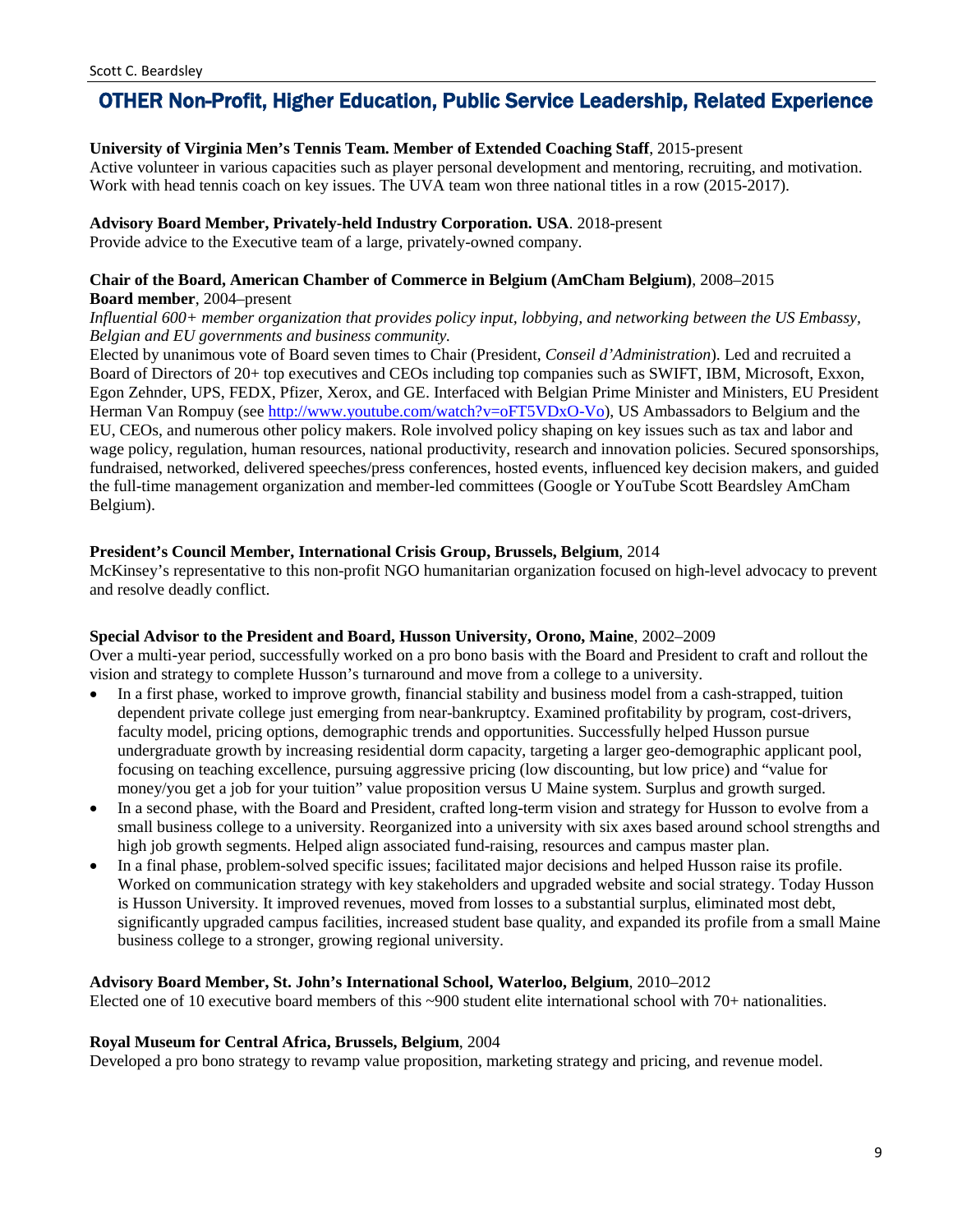## **Other Experience**

*MIT Sloan Management Review*, Cambridge, MA, Marketing Manager, 1987–1989 **Analog Devices**, Norwood, MA, Marketing Specialist for the Digital Signal Processing division, 1986–1987 **Advanced Micro Devices** (AMD), Santa Clara, CA, Strategic Sales Engineer, Hewlett-Packard acct. mgr., 1985–1986 **LAWNSCAPING**, Anchorage, AK, Manager (with brother). 1977–1983

## **Other**

**Languages:** Fluent in English and French **Nationalities:** USA, France **Family:** Married to Claire Dufournet of Annecy, France; three sons **Background:** Born in Maine, raised in Alaska and Vermont. Lived in Belgium 24 years. **Travel:** Extensive travel to ~60 countries **Athletics:** Competitive tennis player in tournaments and veteran inter-clubs for national champion Belgian team and ITF. Coached basketball and baseball. Enthusiastic sports fan. **Passions:** Family, singing (band: McFloyd), safaris, endangered species conservation, trees, landscaping, Boston Red Sox, tennis, Belgian chocolate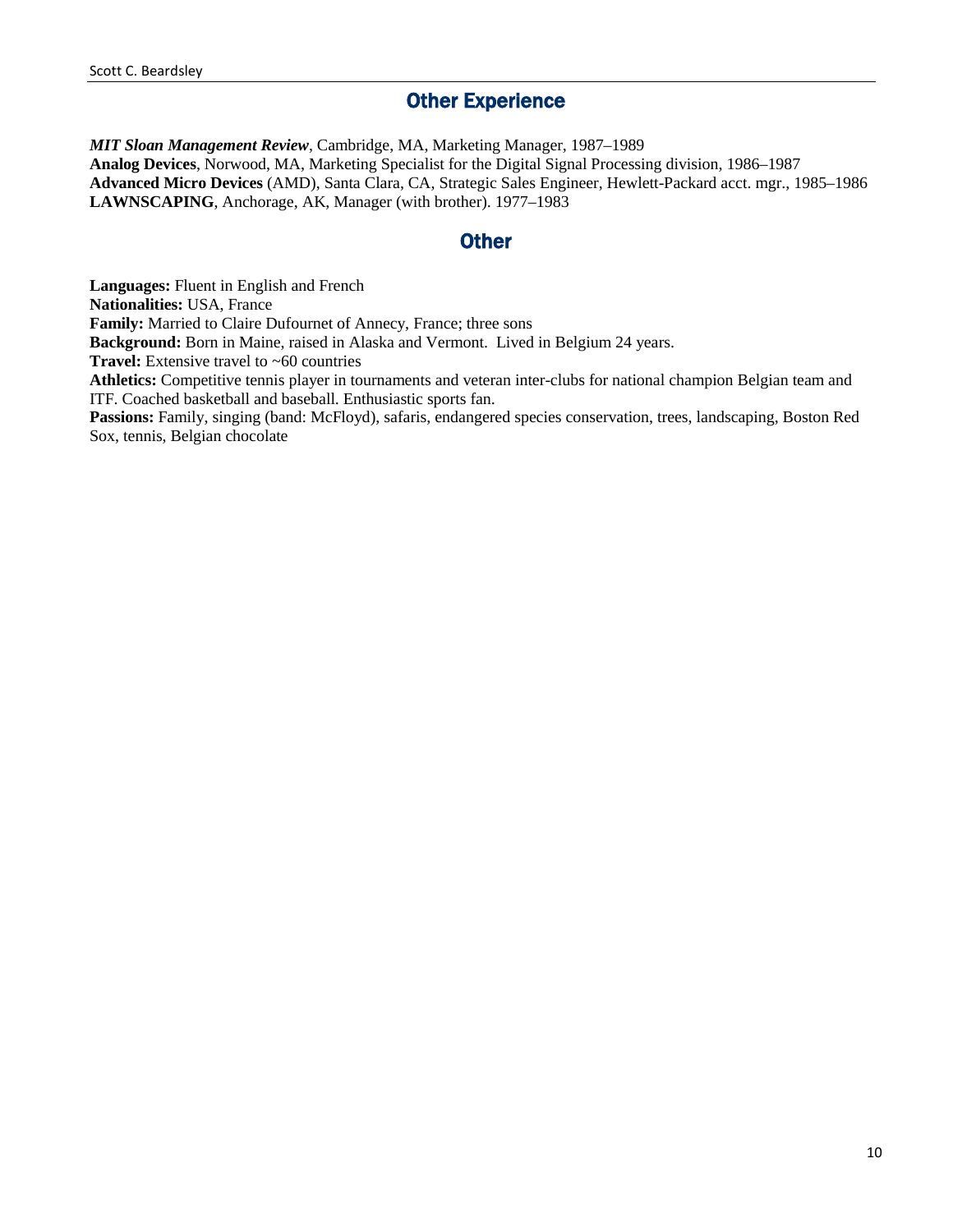## Appendix A: Selected Research, Publications and Interviews, and Speeches

### Peer-Reviewed and/or Edited Articles and Books

*At McKinsey & Company, all internal research publications were subject to peer review before being made available to colleagues and clients. Created over 50 knowledge and research documents on topics such as broadband, strategy, regulation, stakeholder management, performance transformation, manufacturing process commonality, telecommunications, satellite television and media. However, they are not available publicly.* 

Beardsley, Scott (2018). "Shaking up the leadership model in higher education." *The McKinsey Quarterly* (2018). [https://www.mckinsey.com/business-functions/strategy-and-corporate-finance/our-insights/shaking-up-the-leadership](https://www.mckinsey.com/business-functions/strategy-and-corporate-finance/our-insights/shaking-up-the-leadership-model-in-higher-education)[model-in-higher-education](https://www.mckinsey.com/business-functions/strategy-and-corporate-finance/our-insights/shaking-up-the-leadership-model-in-higher-education)

Beardsley, Scott (2017). *Higher Calling: The Rise of Nontraditional Leaders in Academia*, UVA Press, 2017. <http://www.upress.virginia.edu/title/5171>

Beardsley, et al. (2014). "Building Trust: The Role of Regulation in Unlocking the Value of Big Data" The Global Information Technology Report 2014. World Economic Forum. [http://www3.weforum.org/docs/GITR/2014/GITR\\_Chapter1.7\\_2014.pdf](http://www3.weforum.org/docs/GITR/2014/GITR_Chapter1.7_2014.pdf)

Beardsley, S. et al. "Re-Establishing the European Union's Competitiveness with the Next Wave of Investment in Telecommunications." *The Global Information Technology Report 2013*. World Economic Forum.

Beardsley, Scott et al. "Network Neutrality: An Opportunity to Create a Sustainable Industry Model." *Global Information Technology Report,* World Economic Forum, 2012. [http://www3.weforum.org/docs/Global\\_IT\\_Report\\_2012.pdf](http://www3.weforum.org/docs/Global_IT_Report_2012.pdf)

Beardsley, Scott, Enriquez, Luis, Guvendi, Mehmet, and Sandoval, Sergio. **"**Creating a Fiber Future, the Regulatory Challenge." *Global Information Technology Report*, World Economic Forum 2011 (page 99). [http://www3.weforum.org/docs/WEF\\_GITR\\_Report\\_2011.pdf](http://www3.weforum.org/docs/WEF_GITR_Report_2011.pdf)

Beardsley, S., Enriquez, L., Bonini, S., Sandoval, S., & Brun, N. (2010). Fostering the Economic and Social Benefits of ICT. *Global Information Technology Report,* World Economic Forum *2010*. [http://www.weforum.org/pdf/GITR10/Part1/Chap%205\\_Fostering%20the%20Economic%20and%20Social%20Benefits](http://www.weforum.org/pdf/GITR10/Part1/Chap%205_Fostering%20the%20Economic%20and%20Social%20Benefits%20of%20ICT.pdf) [%20of%20ICT.pdf](http://www.weforum.org/pdf/GITR10/Part1/Chap%205_Fostering%20the%20Economic%20and%20Social%20Benefits%20of%20ICT.pdf)

Beardsley, Scott et al (2009). "Unshackled: How Regulation Can Amplify Mobile Service Benefits in Emerging Markets." *Global Information Technology Report 2009*. World Economic Forum. <http://www.insead.edu/v1/gitr/wef/main/fullreport/files/Chap1/1.5.pdf>

Beardsley, Scott et al (2008). "Rethinking Regulation in Emerging Markets." *Global Information Technology Report 2008*. World Economic Forum.

Beardsley, Scott, Enriquez, Luis, and Nuttall, Robin. "Managing Regulation in a New Era." *The McKinsey Quarterly* 1 (2008): 90-7

Beardsley, S. C., Bonini, S., Mendonca, L., & Oppenheim, J. (2007). "A New Era for Business." *Stanford Social Innovation Review*, *5*(3), 56-63.

Beardsley, Scott et al (2007). "Opportunities and Challenges of Next-Generation Networks in Telecommunications." *Global Information Technology Report 2007*. World Economic Forum. <http://www.weforum.org/pdf/gitr/1.3.pdf>

Beardsley, Scott, Bonini, Sheila, Mendonca, Lenny, Oppenheim, Jeremy. "Bringing Society into Strategy". McKinsey Staff Paper (Nov. 5, 2006).

Beardsley, Scott et al. (2006). "The Infrastructure Challenge in Telecommunications: A Role for Regulation." *The Global Information Technology Report*. World Economic Forum. (Vol. 2006, pp. 25-37).

Beardsley, Scott C., Bradford C. Johnson, and James M. Manyika. "Competitive advantage from better interactions." *McKinsey Quarterly* 2 (2006).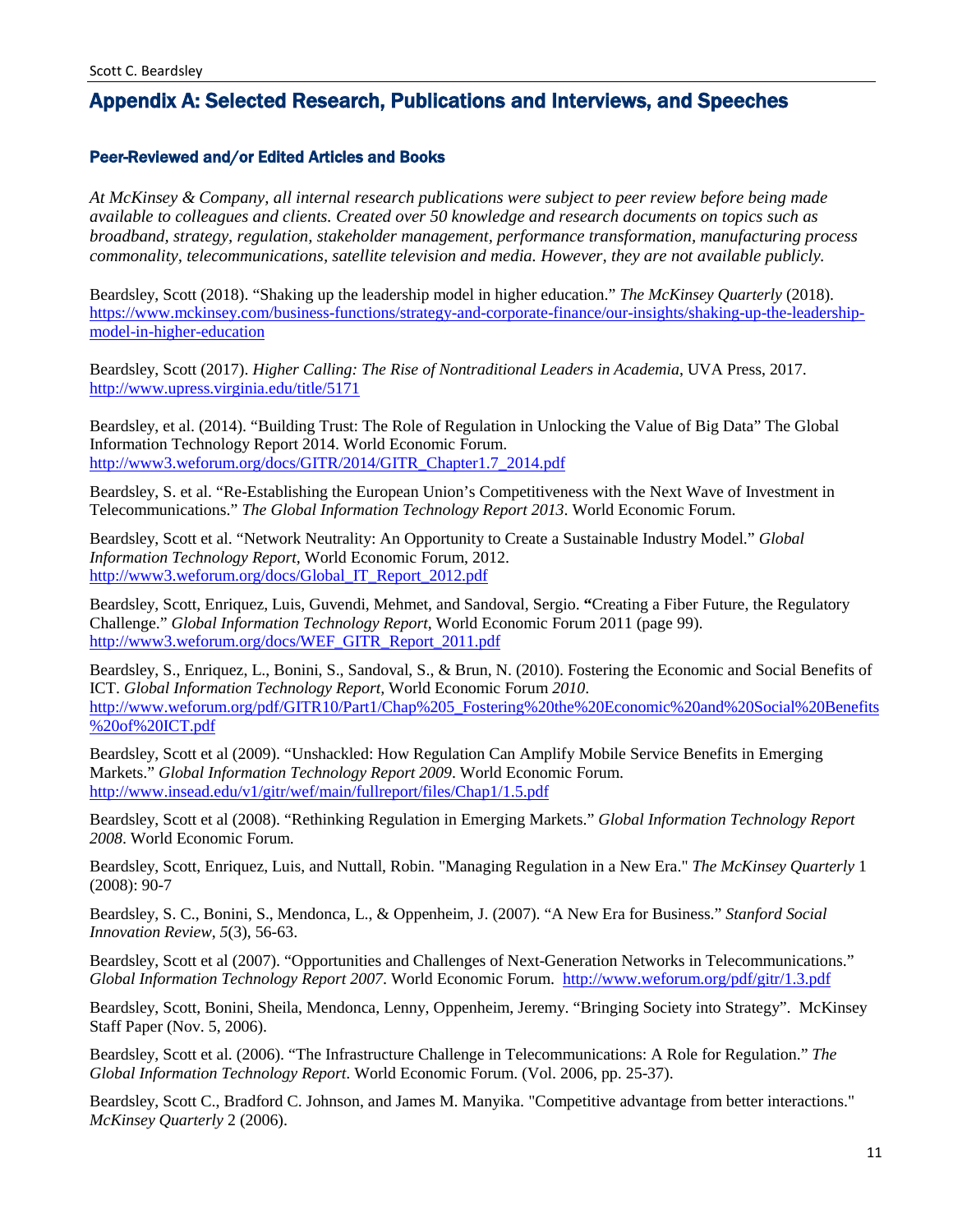Beardsley, Scott C., Bugrov, Denis, and Enriquez, Luis. "The Role of Regulation in Strategy." *The McKinsey Quarterly* 4.21 (2005).

Beardsley, Scott et al. (2005). "Is a New Regulatory Framework Needed for the Twenty-first Century?" *Global Information Technology Report.* World Economic Forum.

Beardsley, Scott, and Farrell, Diana. "Regulation That's Good for Competition." *The McKinsey Quarterly* 2 (2005).

Beardsley, Scott C., Manyika, J.M., and Roberts, R.P. "The Next Revolution in Interactions: An Introductory note." *The McKinsey Quarterly.* (2005).

Beardsley, Scott, Enriquez, Luis, and Garcia, Jon C. "A New Route for Telecom Deregulation." *McKinsey Quarterly* (2004).

Beardsley, Scott et al. (2004). "Towards a New Regulatory Compact." *Global Information Technology Report.* World Economic Forum.

Beardsley, Scott et al. (2003). "ICT: A Critical Enabler of Management Innovation." *The Global Information Technology Report*. World Economic Forum. (Vol. 2003, pp. 58-73).

Beardsley, Scott, Doman, Andrew and Edin, Pär. "Making Sense of Broadband." *McKinsey Quarterly* 2 (2003): 78-87.

Beardsley, Scott, de Boeck, Pedro, and Poswiata, Jacek. "What's Next for Eastern European Telcos?" *McKinsey Quarterly* 4 (2002).

Beardsley, Scott et al. (2002). "Telecom Sector Reform: A Prerequisite for Networked Readiness." *The Global Information Technology Report*. World Economic Forum. (Vol. 2002, pp. 118-139)

Beardsley, Scott C., R. Raghunath, and Wilshire, Michael J. "The Emergence of Broadband in Europe." *McKinsey Quarterly* 2 (2001).

Beardsley, Scott C., et al. "Europe's High Speed Mosaic." *The McKinsey Quarterly* 1 (2001).

Beardsley, Scott, and Evans, Andy. "Who Will Connect You?" *The McKinsey Quarterly* (Nov 1998).

Beardsley, Scott, Miles, Allen, and Rose, John. "A Bouquet of Choices: The Future of Direct-to-Home Television." *The McKinsey Quarterly* (Feb. 1997).

Beardsley, Scott, and Patsalos-Fox, Michael. "Getting Telecoms Privatization Right*."" McKinsey Quarterly* 1 (1995).

Beardsley, Scott C., Bray, Warwick D. and Van Rooijen, Marc CW. "The Great European Multimedia Gamble." *McKinsey Quarterly* (1995).

Beardsley, Scott C., Griffin, John, and Kugel, Robert. "Commonality: Marrying design with process." *McKinsey Quarterly* (Summer 1991).

## Op-Ed Articles

Beardsley, Scott and Hundt, Reed. **"**Only Joined Up Policy Will Bring Broadband to Al.l" *Financial Times*, 2004. <http://www.ft.com/intl/cms/s/0/5d194e9c-5488-11d9-8280-00000e2511c8.html#axzz2wRpZwaER>

Beardsley, Scott and Enriquez, Luis. **"**New EU Telecom Rules Already Out of Date." *The Wall Street Journal*, Dec 2003.

Beardsley, Scott and Enriquez, Luis. **"**A Regulatory Remedy for European Telecoms." *The Wall Street Journal*, Nov 2001.

Beardsley, Scott and Balsinde, Rolando. **"**Dial M for Merger." *The Wall Street Journal*, April 1999.

Beardsley, Scott. "Full Telecom Competition in Europe is Years Away," *The Wall Street Journal*, May 1998.

### Edited Interviews or Quotes (recent partial list)

Beardsley, Scott. "C-Suite Insights With Scott Beardsley," University of Virginia Darden School of Business video series in which Beardsley interviews C-suite leaders from MasterCard, Aston Martin, ADT, Save the Children, Infosys, PricewaterhouseCoopers, Nestlé, Macy's, and others. [http://www.darden.virginia.edu/about/deans-office/c-suite](http://www.darden.virginia.edu/about/deans-office/c-suite-insights-videos/)[insights-videos/](http://www.darden.virginia.edu/about/deans-office/c-suite-insights-videos/)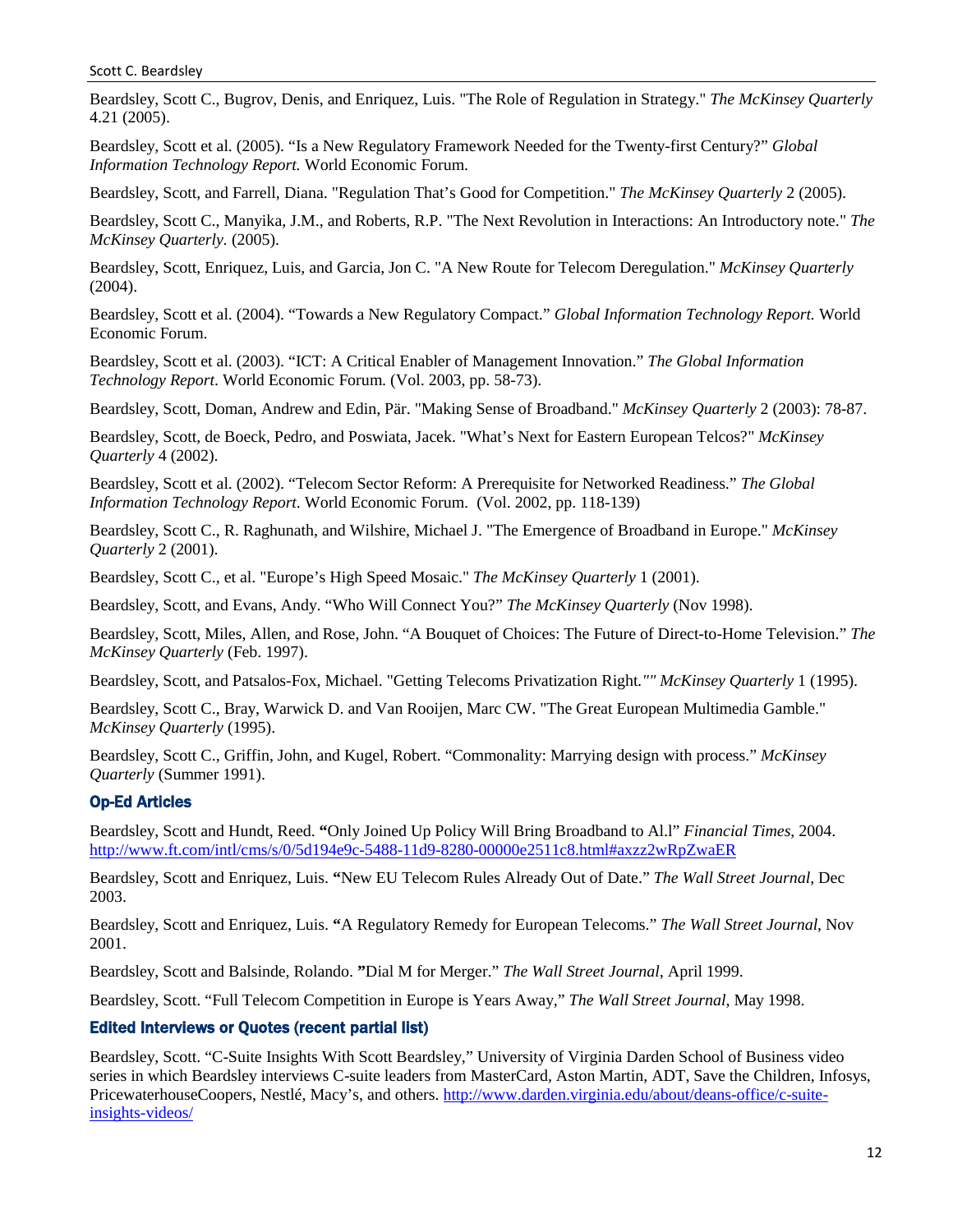Beardsley, Scott. "In First Person: Scott Beardsley," *People + Strategy*, Summer 2019.

Beardsley, Scott. ["Helping Future Leaders Achieve Their Full Potential,](https://www.darden.virginia.edu/sites/default/files/inline-files/Careers360%2C%20june%202019%2C%20Pg%20213%2C%20National_1.jpg)" Careers 360 (India), June 2019.

Beardsley, Scott, "弗吉尼[亚大学达顿商学院院长](https://finance.sina.com.cn/roll/2019-06-14/doc-ihvhiews8717972.shtml)Scott Beardsley: 我坚信中国和美国学生 要继续保持互动, 这是 [非常重要的](https://finance.sina.com.cn/roll/2019-06-14/doc-ihvhiews8717972.shtml)," Sina (China), June 2019.

Beardsley, Scott. "2019年全球新经济年会-中美德产业智能高峰论坛顺利举办," Sina (China), June 2019. Also in [China News](http://www.sh.chinanews.com/chanjing/2019-06-12/58158.shtml) (China); [Baidu](https://baijiahao.baidu.com/s?id=1636112673382317499&wfr=spider&for=pc) (China); [East Day](http://mini.eastday.com/a/190613003625191.html) (China); [Xinmin](http://newsxmwb.xinmin.cn/caijing/2018/05/06/31385041.html) (China); and [Bailuzhiku.com](http://www.bailuzhiku.com/news/detail/20190613003820771011855370.html) (China).

Beardsley, Scott. ["UVA Darden Dean Beardsley Reappointed to Second Term,](https://poetsandquants.com/2019/04/01/uva-darden-dean-beardsley-reappointed-to-second-term/?pq-category=business-school-news)" Poets & Quants, March 2019.

Beardsley, Scott. ["Amazon HQ2 Ditched in New York —](https://poetsandquants.com/2019/04/01/uva-darden-dean-beardsley-reappointed-to-second-term/?pq-category=business-school-news) How Will B-Schools Be Impacted?" Poets & Quants, February 2019.

Beardsley, Scott. "亚马逊第二总部选址尘埃落定, 两地商学院期待更多机遇 众声 澎湃新闻," ThePaper.cn (China), January 2019.

Beardsley, Scott. ["B-Schools Bullish on Impact of Amazon HQ,](https://poetsandquants.com/2018/11/19/b-schools-bullish-on-impact-of-amazon-hq/?pq-category=business-school-news)" Poets & Quants, November 2018.

Beardsley, Scott. ["India Is a Key Market and Source of Talent for the School,](https://www.darden.virginia.edu/sites/default/files/inline-files/CareerConnect%20_DardenSchoolofBusiness_%20Page46-47.pdf)" Career Connect (India), August 2018.

Beardsley, Scott. ["No Changes in Study Visa Except Additional Questions Being Asked," Scott Beardsley, Darden](https://studyabroad.careers360.com/articles/study-visa-no-changes-in-study-visa-except-additional-questions-scott-beardsley-darden-school-of-business)  [School of Business,](https://studyabroad.careers360.com/articles/study-visa-no-changes-in-study-visa-except-additional-questions-scott-beardsley-darden-school-of-business)" Studyabroad.careers360 (India), July 2018.

Beardsley, Scott. ["Indian Students Are Smart, Adapt to Different Cultures: Scott Beardsley,](http://www.forbesindia.com/article/special/indian-students-are-smart-adapt-to-different-cultures-scott-beardsley/50711/1)" *Forbes* (India), July 2018.

Beardsley, Scott. ["West and East: Chinese Business Students Bring Best of Both Worlds,"](https://www.shine.cn/opinion/foreign-views/1806297584/) *Shine* and *Shanghai Daily* (China), June 2018.

Beardsley, Scott. "达[顿商学院院长斯科特访华](http://edu.sina.com.cn/bschool/2018-06-25/doc-ihencxtt8686506.shtml) 介绍学校新录取模式," Sina (China), June 2018.

Beardsley, Scott. "赴美留学[签证严了?中国商科学生仍受欢迎](http://guba.eastmoney.com/news,cjpl,767654128.html)," *East Money*, June 2018.

Beardsley, Scott. ["Perception That U.S. Doesn't Want China Business Students Is Wrong, Darden Dean Says,](https://www.forbes.com/sites/russellflannery/2018/06/18/perception-that-u-s-doesnt-want-china-business-students-is-wrong-darden-dean-says/#464b75bc20c3)" *Forbes*, June 2018.

Beardsley, Scott. ["By One Measure, 'Nontraditional' Presidents Less Rare,](https://www.insidehighered.com/news/2018/05/30/new-findings-cast-net-more-broadly-nontraditional-college-presidents)" *Inside Higher Ed*, May 2018.

Beardsley, Scott. ["5 Tips for Nontraditional Leaders,](https://www.chronicle.com/article/5-Tips-for-Nontraditional/243338)" *The Chronicle of Higher Education*, May 2018.

Beardsley, Scott. ["New Trend in American Higher Education: Choosing Outsiders as Leaders of Universities,"](http://www.sohu.com/a/226448228_101928) Sohu.com (China), March 2018.

Beardsley, Scott. ["Why Broad Will Admit MBAs Without A GMAT,](https://poetsandquants.com/2018/03/26/why-michigan-state-will-review-mba-applicants-without-a-gmat/)" Poets & Quants, March 2018.

Beardsley, Scott. "美国大学越来越喜[欢外聘企业高管当校长了](http://www.sohu.com/a/224746844_313745)\_搜狐新闻\_搜狐网," Sohu.com (China), March 2018.

Beardsley, Scott. ["Here's Why MBA Scholarships Are Booming at Elite Business Schools.](https://www.businessbecause.com/mba-application/5162/mba-scholarships-boom-elite-business-schools)" Business Because (United Kingdom), March 2018.

Beardsley, Scott. ["Quel profil faut-il avoir pour diriger une business school américaine?](http://orientation.blog.lemonde.fr/2017/11/15/de-mckinsey-a-luniversite-de-virginie-un-dean-pas-comme-les-autres/#xtor=RSS-32280322)" Le Monde (France), November 2017.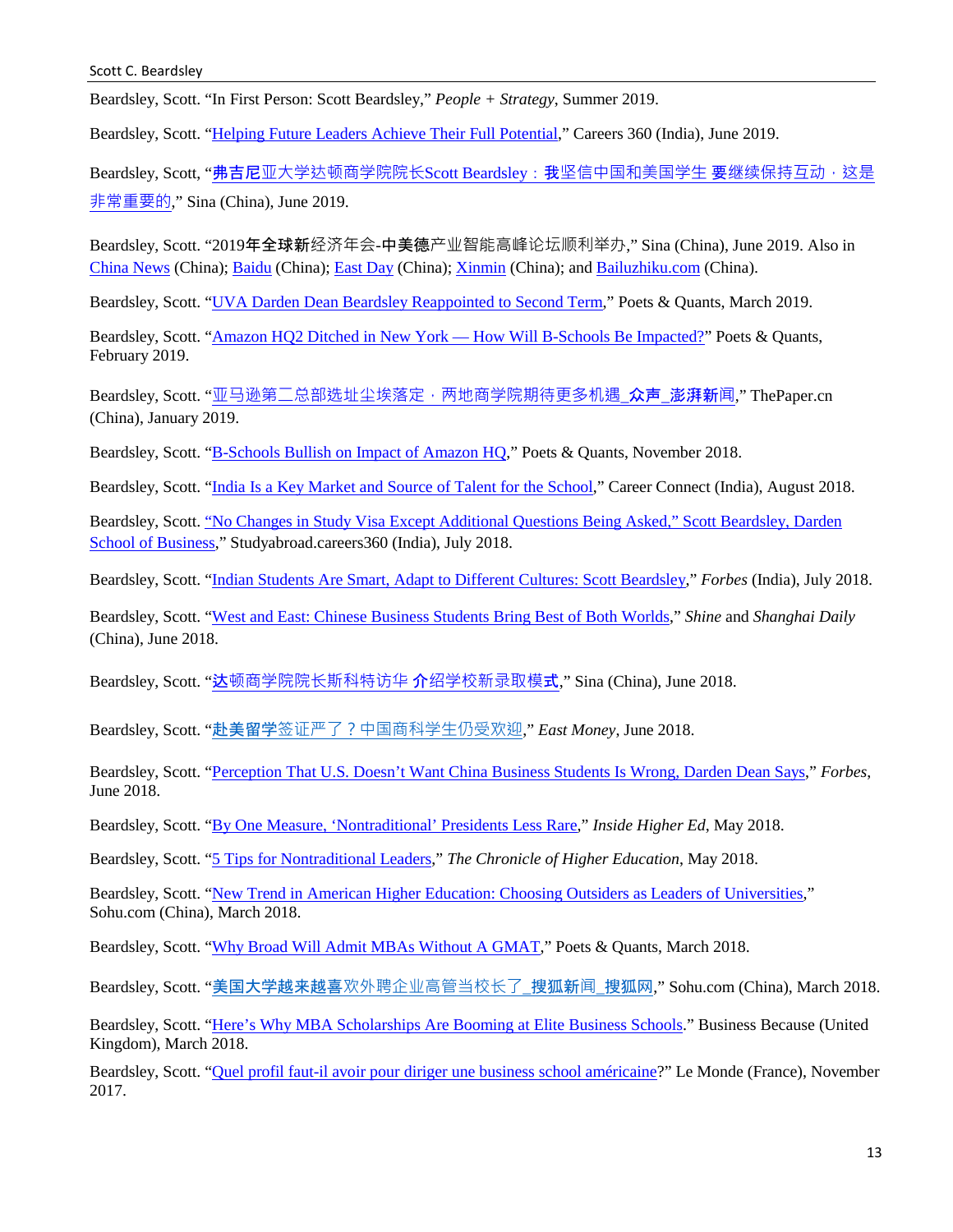Beardsley, Scott. ["Defending Nontraditional Presidents,](https://www.insidehighered.com/news/2017/08/30/new-book-examines-developments-hiring-nontraditional-college-presidents)" *Inside Higher Ed*, August 2017.

Beardsley, Scott. ["Management: The Scott Beardsley Approach,](https://www.amcham-shanghai.org/en/article/management-scott-beardsley-approach)" American Chamber of Commerce, Shanghai (China), July 2017.

Beardsley, Scott. "商学院[须以国际化为优先目标](http://edu.qq.com/bschool/yclm/jiaose/17.htm)," Edu.qq.com (China), July 2017.

Beardsley, Scott. ["Deans' First Jobs: From Washing Dishes to Selling Hot Dogs,](http://poetsandquants.com/2017/06/19/deans-first-jobs-from-washing-dishes-to-selling-hot-dogs/)" Poets & Quants (USA), June 2017.

Beardsley, Scott. "CRI听力: [The True Value of Business School Education: Dean of UVA Darden,](http://chinaplus.cri.cn/news/china/9/20170616/6497.html)" China Radio International (China), June 2017.

Beardsley, Scott. ["Scott Beardsley: 'Un líder es tan bueno como](http://www.lanacion.com.ar/1990880-scott-beardsley-un-lider-es-tan-bueno-como-la-gente-que-lo-rodea) la gente que lo rodea,'" *La Nación* (Argentina), March 2017.

Beardsley, Scott. ["Business, Anyone? Darden Dean, Tennis Coach Team up for Leadership Seminar,](http://uvamagazine.org/articles/business_anyone)" *UVA Magazine*, March 2017.

Beardsley, Scott. "Los jóvenes quieren generar impacto," *El Cronista* (Argentina), December 201[6.](http://www.cronista.com/contenidos/2016/12/28/noticia_0004.html)

Beardsley, Scott. ["MBA Executivo: Universidade Americana Aposta em Modelo Flexível,](https://www.estudarfora.org.br/mba-executivo-universidade-americana/)" Estudafora.org.br (Brazil), December 2016.

Beardsley, Scott. ["Management in the Age of Globalisation,](http://indiatoday.intoday.in/story/management-in-the-age-of-globalisation-mba-education-scott-beardsley/1/829678.html)" *India Today* (India), December 2016.

Beardsley, Scott. "US Campuses Will Not Be Walled, Students Assured," *The Economic Times* (India), November 2016[.](http://economictimes.indiatimes.com/nri/visa-and-immigration/us-campuses-will-not-be-walled-students-assured/articleshow/55609793.cms) Also in: [Times of India](http://timesofindia.indiatimes.com/home/education/news/US-campuses-will-not-be-walled-students-assured/articleshow/55613900.cms) 

Beardsley, Scott. ["Are You Developing Global Leaders?"](http://www.globalautoindustry.com/article.php?id=14885&jaar=2016&maand=10&targ) Global Auto Industry (USA), October 2016.

Beardsley, Scott. ["Leaders Allow Others to Attain Their Potential: Scott Beardsley,](http://www.livemint.com/Politics/CS6NlJrsgLIU7pTt05vgUJ/Leaders-allow-others-to-attain-their-potential-Scott-Beards.html)" *Live Mint* (India), September 2016.

Beardsley, Scott. ["The Challenges Facing Business Students Today,](http://finance.yahoo.com/video/challenges-facing-business-students-today-173958350.html)" Yahoo! Finance (USA), September 2016. Video from Concordia Summit.

Beardsley, Scott. ["Generic Knowledge Becoming Commoditised,](http://www.educationtimes.com/article/245/20160912201609101827394392f473ff7/%E2%80%98Generic-knowledge-becoming-commoditised%E2%80%99-Applied-value.html)" *Education Times* (India), September 2016.

Beardsley, Scott. ["All Future Leaders Need to Be Able to Innovate, Raise Money: Scott C Beardsley, Dean University of](http://economictimes.indiatimes.com/opinion/interviews/all-future-leaders-need-to-be-able-to-innovate-raise-money-scott-c-beardsley-dean-university-of-virginia-darden-school-of-business/articleshow/54302695.cms)  [Virginia Darden School of Business,](http://economictimes.indiatimes.com/opinion/interviews/all-future-leaders-need-to-be-able-to-innovate-raise-money-scott-c-beardsley-dean-university-of-virginia-darden-school-of-business/articleshow/54302695.cms)" *The Economic Times* (India), September 2016.

Beardsley, Scott. ["Business School Deans Tracker,](http://www.ft.com/cms/s/2/2f9a3ea2-7670-11e0-b05b-00144feabdc0.html#axzz4GHb6fPfN)" *Financial Times* (United Kingdom), August 2016.

Beardsley, Scott. ["Are You Developing Global Leaders?"](http://www.clomedia.com/2016/07/27/are-you-developing-global-leaders/) *Chief Learning Officer*, July 2016.

Beardsley, Scott. ["A Jeffersonian Approach to the Future,](http://iedp.com/articles/scott-beardsley-in-conversation/)" *Developing Leaders Quarterly* (Issue 23), May 2016.

Beardsley, Scott. "国内外[专家聚焦投资峰会探讨中国投资机会](http://v.qq.com/page/y/h/u/y0300ebfphu.html)," *Oriental Finance* (China), May 2016.

Beardsley, Scott. ["Darden Bringing EMBAs to Washington, D.C.,](http://poetsandquantsforexecs.com/2016/02/02/darden-bringing-embas-to-washington-d-c/)" Poets & Quants, February 2016.

Beardsley, Scott. ["MBA Graduates' Love Affair With Consultancy Endures,](http://www.ft.com/intl/cms/s/2/4030aa82-9775-11e5-9228-87e603d47bdc.html#axzz3yvIocCpC)" *Financial Times* (United Kingdom), January 2016.

Beardsley, Scott. "Getting Ready for Primetime," *Virginia Business*, December 2015

Beardsley, Scott. ["Experiential Learning, Entrepreneurship and Innovation Will Shape the MBA of the Future,](http://www.mba-channel.com/channel/article/experiential-learning-entrepreneurship-and-innovation-will-shape-the-mba-of/)" MBA Channel, December 2015.

Beardsley, Scott. ["Scott Beardsley, Darden School at the University of Virginia,](http://www.ft.com/cms/s/2/287d80ea-5710-11e5-9846-de406ccb37f2.html)" *Financial Times*, (United Kingdom), October 2015.

Beardsley, Scott. ["Non-Academic Views Count,](http://video.ft.com/4555665954001/Non-academic-views-count/companies)" *Financial Times* (United Kingdom), October 2015.

Beardsley, Scott. ["Darden School of Business Nombra Decano a Scott Beardsley,](http://www.rrhhdigital.com/secciones/quien-es-quien/112911/recursos-humanos-rrhh-empleo-laboral-)" RRHH Digital (Spain), October 2015.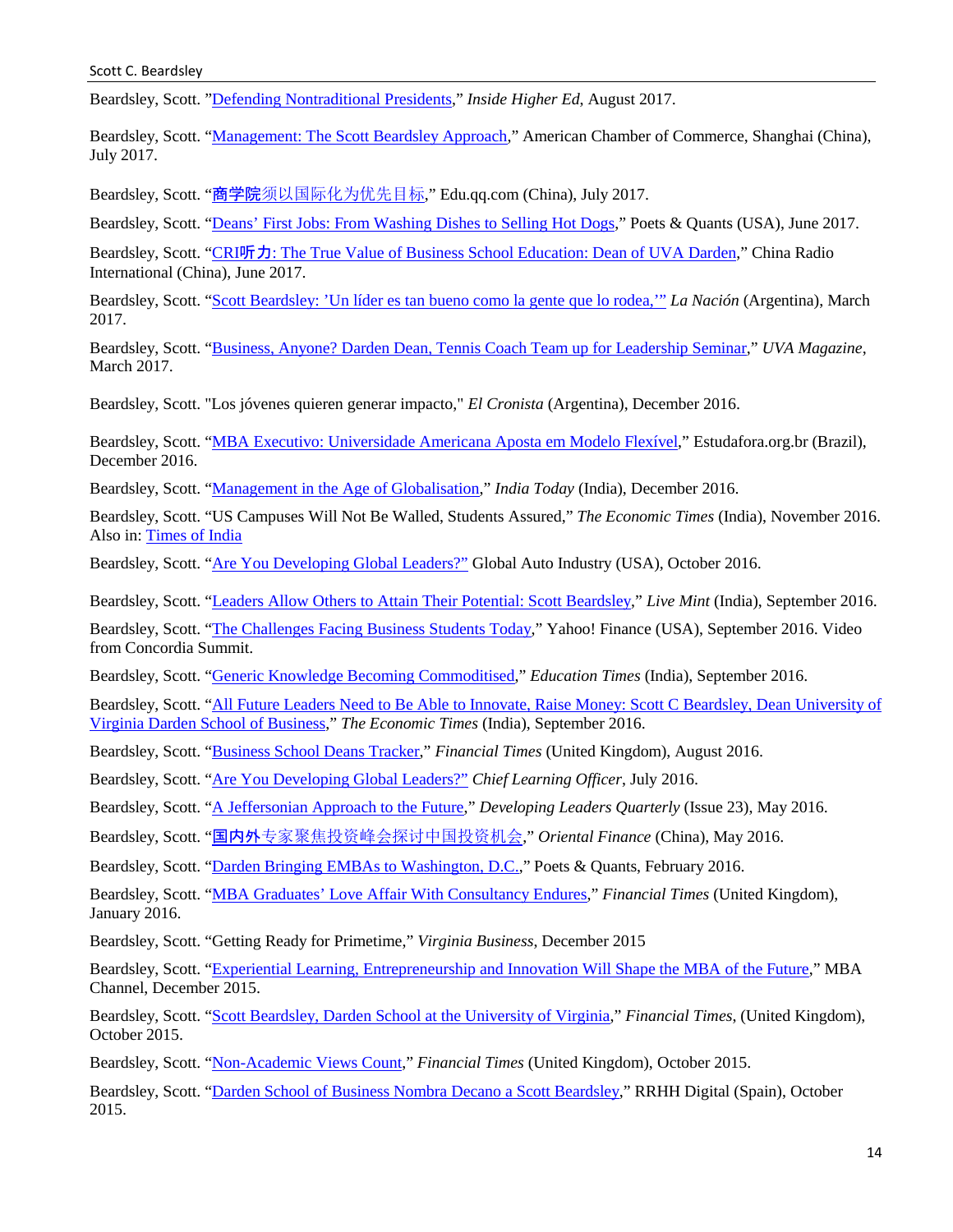Beardsley, Scott. "Scott Beardsley: [Une Façon de Gérer est Souvent une Réaction](http://business.lesechos.fr/directions-generales/metier-et-carriere/profils/021348936305-scott-beardsley-gerer-de-telle-ou-telle-facon-releve-souvent-de-la-pure-reaction-203163.php)," *Les Echos* (France), September 2015.

Beardsley, Scott. ["Darden's New Dean: Getting to Know Scott Beardsley,"](http://www.news.virginia.edu/content/darden-s-new-dean-getting-know-scott-beardsley) *UVA Today*, September 2015.

Beardsley, Scott. ["Scott Beardsley Nuovo Dean Della Darden School of Business,](http://www.adnkronos.com/lavoro/professionisti/2015/09/10/scott-beardsley-nuovo-dean-della-darden-school-business_xDyRdOwtfqE7jee86hwqGM.html)" Adnkronos (Italy), September 2015.

Beardsley, Scott. ["Neuer Direktor der Darden School of Business: Scott Beardsley,](http://www.mba24.com/pressemitteilungen/neuer-direktor-der-darden-school-of-business-scott-beardsley.html)" MBA 24 (Germany), 9 September 2015.

Beardsley, Scott. ["A McKinsey Man Moves Into the Dean's Office,](http://poetsandquants.com/2015/08/29/a-mckinsey-man-moves-into-the-deans-office/)" Poets & Quants, August 2015.

Beardsley, Scott. ["Darden's New Dean,](http://uvamagazine.org/articles/news_briefs_25)" *Virginia Alumni Magazine*, Spring 2015.

Beardsley, Scott et al (2014). "From Urgency to Opportunity: Priorities for a Prosperous Belgium." American Chamber of Commerce, Belgium[. http://www.amcham.be/Portals/0/Publications/PPB/PPB2014.pdf](http://www.amcham.be/Portals/0/Publications/PPB/PPB2014.pdf)

Beardsley, Scott et al (2013). "Time to Act: Priorities for a Prosperous Belgium." American Chamber of Commerce, Belgium.<http://www.amcham.be/Portals/0/Publications/PPB/PPB2013.pdf>

Beardsley, Scott. "Balancing Act." ING Expat Time, Spring 2013. <https://www.ing.be/SiteCollectionDocuments/ExpatTime/ExpatTimeSpring2013.pdf>

Beardsley, Scott, Stephenson, Tom, and Yee, Lareina. "Innovation Can Be Scaled," *CRM Magazine* 2008. [http://www.destinationcrm.com/Articles/Columns-Departments/The-Tipping-Point/Innovation-Can-Be-Scaled-](http://www.destinationcrm.com/Articles/Columns-Departments/The-Tipping-Point/Innovation-Can-Be-Scaled-49130.aspx)[49130.aspx](http://www.destinationcrm.com/Articles/Columns-Departments/The-Tipping-Point/Innovation-Can-Be-Scaled-49130.aspx)

#### Selected Major External Speeches or Presentations (excludes hundreds of client presentations at McKinsey)

Beardsley, Scott. Germany–U.S.–China Intelligence Vision Forum, Global New Economy Conference, Shanghai, 2019.

Beardsley, Scott. China Fortune Land Co. Ltd. Future Urban Institute, Salon on sustainable development. Beijing, 2018.

Beardsley, Scott. "Leadership in a disruptive era," *The Economist* Group's 175-year anniversary speaker series. Shanghai, 2018.

Beardsley, Scott. Industrial and Commercial Bank of China (ICBC) 2018 Healthcare and Education Forum, Global Higher Education panel. Shanghai, 2018.

Beardsley, Scott. University of Virginia Darden Graduate School of Business Commencement Address, "La Joie de Vivre." [https://www.youtube.com/watch?v=EP6EUJOKFXY,](https://www.youtube.com/watch?v=EP6EUJOKFXY) May 2018.

Beardsley, Scott. International Conference on Global Leadership, Z-Park, Beijing, 2017.

Beardsley, Scott. American Chamber of Commerce, President's Luncheon, Beijing, 2017.

Beardsley, Scott. "What Does It Take to Be a Modern, Effective Leader?" American Chamber of Commerce, Shanghai, 2017.

Beardsley, Scott. Hong Kong Asia Society, Hong Kong, 2017.

Beardsley, Scott. University of Virginia Darden Graduate School of Business Commencement Address, "Raison D'être and Return on Why." [https://www.youtube.com/watch?v=7QJsnu04bjo,](https://www.youtube.com/watch?v=7QJsnu04bjo) May 2017.

Beardsley, Scott. "A Conversation with Narayana Murthy, Winner of the 2017 Thomas Jefferson Medal for Global Innovation," University of Virginia Darden School of Business, 2017.

Beardsley, Scott. University of Pennsylvania Leaders in Education Conference, 2017. Panelist.

Beardsley, Scott. University of Virginia Darden Graduate School of Business Commencement Address, "L'Equilibriste." [https://www.youtube.com/watch?v=cVp5DW1kQFc.](https://www.youtube.com/watch?v=cVp5DW1kQFc) May 2016.

Beardsley, Scott. AACSB ICAM Panelist on "Strategy for Increasing Research Impact on Practice,"2016.

Beardsley, Scott. University of Virginia Alumni Association Board of Directors, 2016.

Beardsley, Scott. Jefferson Society Distinguished Speaker, 2016.

Beardsley, Scott. University of Virginia ROTC keynote speaker, 2016.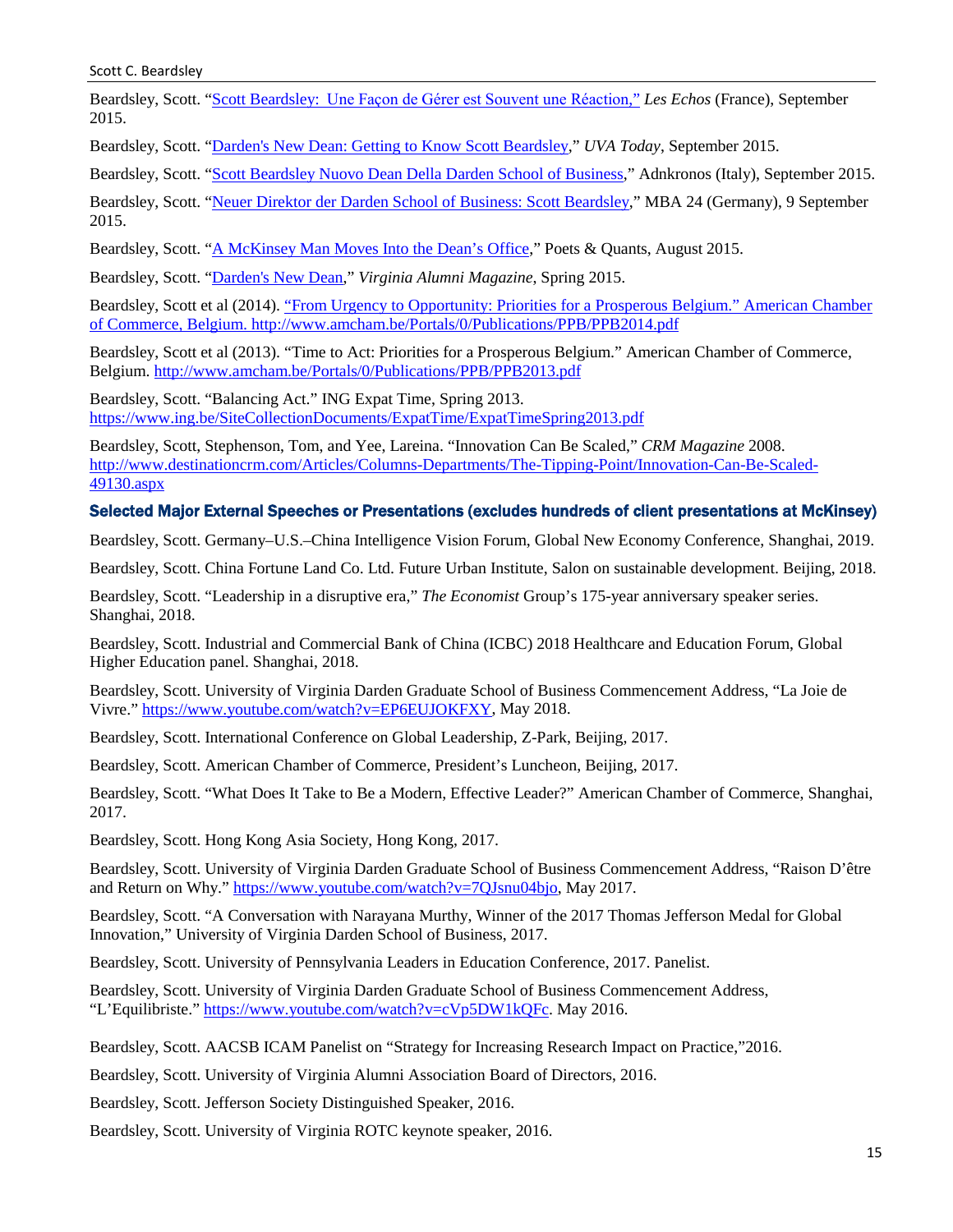#### Scott C. Beardsley

Beardsley, Scott. University of Virginia Darden Graduation School of Business Introductory Address as Dean Designate. [https://www.youtube.com/watch?v=POy02L\\_PbqE,](https://www.youtube.com/watch?v=POy02L_PbqE) January 2015.

Beardsley, Scott. "Assessing and Managing the Impact of Telecom Deregulation," OECD Conference Dubai 2002. <http://www.oecd.org/internet/broadbandandtelecom/1810983.pdf>

Beyond client presentations, have made numerous speeches on the topic of strategy at Chief Strategy Officer and CEO fora. Have spoken at conferences such as the World Economic Forum at Davos, or the Financial Times Executive Conference. See also numerous speeches and publications from AmCham Belgium including those with US Ambassadors, Belgian Prime Ministers and the EU President Herman Van Rompuy. Google or YouTube Scott Beardsley AmCham or Scott Beardsley President AmCham (or American Chamber of Commerce Belgium). Quoted in magazines and above articles have been cited many times.

## Appendix B: Impact and Transformation With Large Complex Enterprises

As a Senior Partner and Board member at McKinsey, specialized in working with senior client executives and their teams through projects to improve and transform the performance of state-owned, private, and/or non-profit companies on a range of globalization, strategy, human capital, regulatory, marketing, and reengineering issues. Projects involved working on-site in the country of the client, and fee negotiations ranged from \$500,000 to \$30+ million. Projects generally involved identification and capture of impact through implementation support, and navigating complex shared governance issues and stakeholder management.

### Selected Examples of Achievements and Impact:

- 1. Worked with the CEO and top team of a Middle Eastern phone company over five years to create a vision to become a global telecom leader and then to achieve it. The company started in one country worth \$1 billion and grew through acquisitions and alliances to a 24 country, multi-business company worth over \$25 billion at peak. The strategy involved bring telecommunications to the poor and underserved in Africa and the Middle East, thereby creating economic development and prosperity for all.
- 2. For a Middle East and African mobile phone company present in multiple countries, created a corporate center, defining all corporate processes, and successfully found and captured over \$250 million in cost savings across the multi-business unit companies. Much like different departments in a college or university, each country was an independent operation with its own CEO and set of competitors and customers.
- 3. Worked with the President and senior executives of one of the world's leading and most respected internet high tech companies worth >\$100 billion based out of Silicon Valley for a decade on over 150 projects. One project involved collaboration technology strategy and how to deploy within large corporate enterprises. Another involved how to innovate and scale innovation and best practices within this very large multi-business company to try to spur sales by \$10 billion over 4 years. To do so required very careful stakeholder management and syndication, and relentless project management to ensure rollout. The \$10 billion growth objective was achieved.
- 4. Initiated and orchestrated negotiation over several months of a \$40 billion dollar merger between two large phone companies jointly present in over 40 countries, including due diligence, synergy assessment, business case, legal and regulatory assessment, stakeholder management, and interaction with state authorities. Required working with Board of Directors, investment banks, lawyers and direct support to the Chairman of the Board. The deal fell apart over valuation and political considerations.
- 5. Successful negotiation of a universal service obligation allowed access to internet and telephony services for the poor between the phone company, the regulator, and the Senate of a large Eastern European country with strong unions. Involved creation of the business case, alternative scenarios and implementation over one year.
- 6. For a global European high tech company, developed a business unit strategy for each of 18 businesses that were in one division. Involved assessing synergies across businesses, developing a growth plan for each business, and articulating the corporate strategy and resource allocation across the 18 BUs.
- 7. Designed marketing strategy for a mobile phone company to improve market share, average price, and grow revenue. Involved highly analytical competitor and customer research and segmentation, retention and customer life cycle management, pricing optimization, improving the product value proposition and communication, and channel and distribution mix. Total profits and cash flow tripled, and share of industry profits more than doubled.